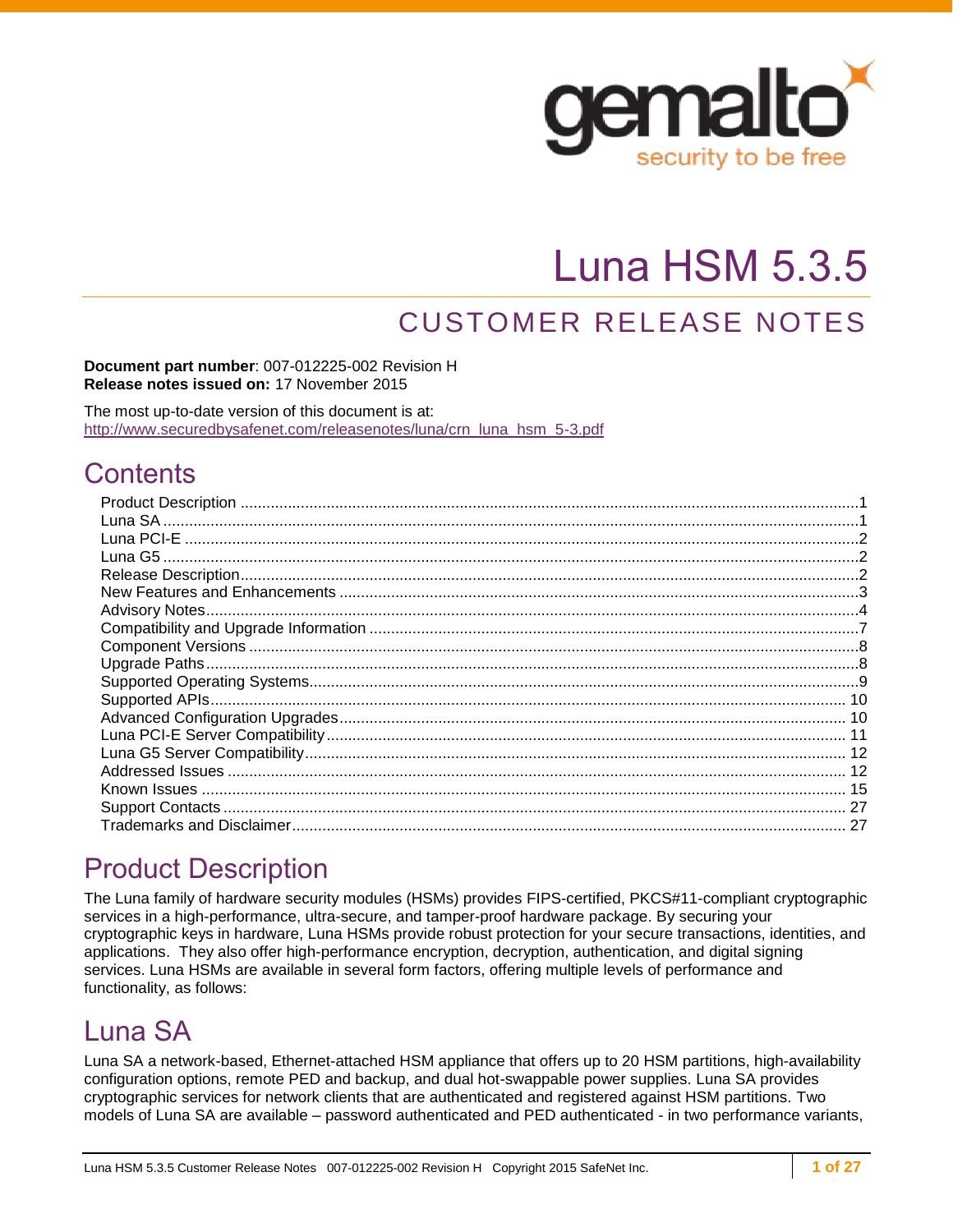the Luna SA-1700 and Luna SA-7000, which are capable of 1700 and 7000 (RSA 1024-bit) signings per second respectively, and are otherwise functionally identical.

## <span id="page-1-0"></span>Luna PCI-E

Luna PCI-E is an internal PCI-E form factor HSM that is installed directly into an application server to provide cryptographic services for the applications running on the server. Two models of Luna PCI-E are available – password authenticated and PED authenticated - in two performance variants, the Luna PCI-E-1700 or PCI-E-7000 which are capable of 1700 and 7000 (RSA 1024-bit) signings per second respectively, and are otherwise functionally identical.

## <span id="page-1-1"></span>Luna G5

Luna G5 is a USB-attached external HSM that is attached directly to an application server, via USB, to provide cryptographic services for the applications running on the server.

## <span id="page-1-2"></span>Release Description

## **Luna HSM 5.3 Security Patch**

This firmware patch for Luna G5 and Luna PCI-E and Luna SA to firmware versions 6.2.5, 6.10.9, and 6.20.2, addresses a vulnerability described in security bulletin 150512-1. We recommend that you install this patch immediately on all applicable HSMs.

Find the update instructions in document 007-013037-001 Luna HSM Firmware Vulnerability Update Sheet, accompanying the patch.

See also the FIPS comments below, and the effects of the current patch on firmware update paths.

### **SIM Migration Patch**

If you want to migrate a SIM-based HSM to Luna SA, please contact technical support to obtain a patch to support the migration before you begin. Reference DOW3216 in your query.

### **Luna HSM 5.3.5**

Luna HSM 5.3.5 is a Luna SA-only release, 630-010165-023, which includes the previous 5.3.x releases and patches, as well as firmware 6.20.0.

#### **Fixing BASH-related vulnerabilities**

In light of the recent BASH-related vulnerabilities (known as Shellshock/Aftershock/Bashdoor) covered within CVE-2014-6271, CVE-2014-6277, CVE-2014-6278, CVE-2014-7169, CVE-2014-7186, and CVE-2014-7187, SafeNet has developed and tested Luna SA software updates to address all of the listed vulnerabilities.

Other Luna products do not use BASH and are not affected.

See HSMAN-125 in the Luna SA Addressed Issues table.

#### **Fixing NTLS lockout (intermittent shutdown)**

Release 5.3.5 also fixes an issue where NTLS would intermittently stop after days of client application traffic.

See LHSM-12955 in the Luna SA Addressed Issues table.

### **Luna HSM 5.3.4**

Limited release.

#### **Luna HSM 5.3.3**

Luna HSM 5.3.3 is a Luna SA-only release, 630-010165-020, which includes the previous 5.3.x releases and patches, as well as firmware 6.20.0.

#### **Fixing BASH-related vulnerabilities**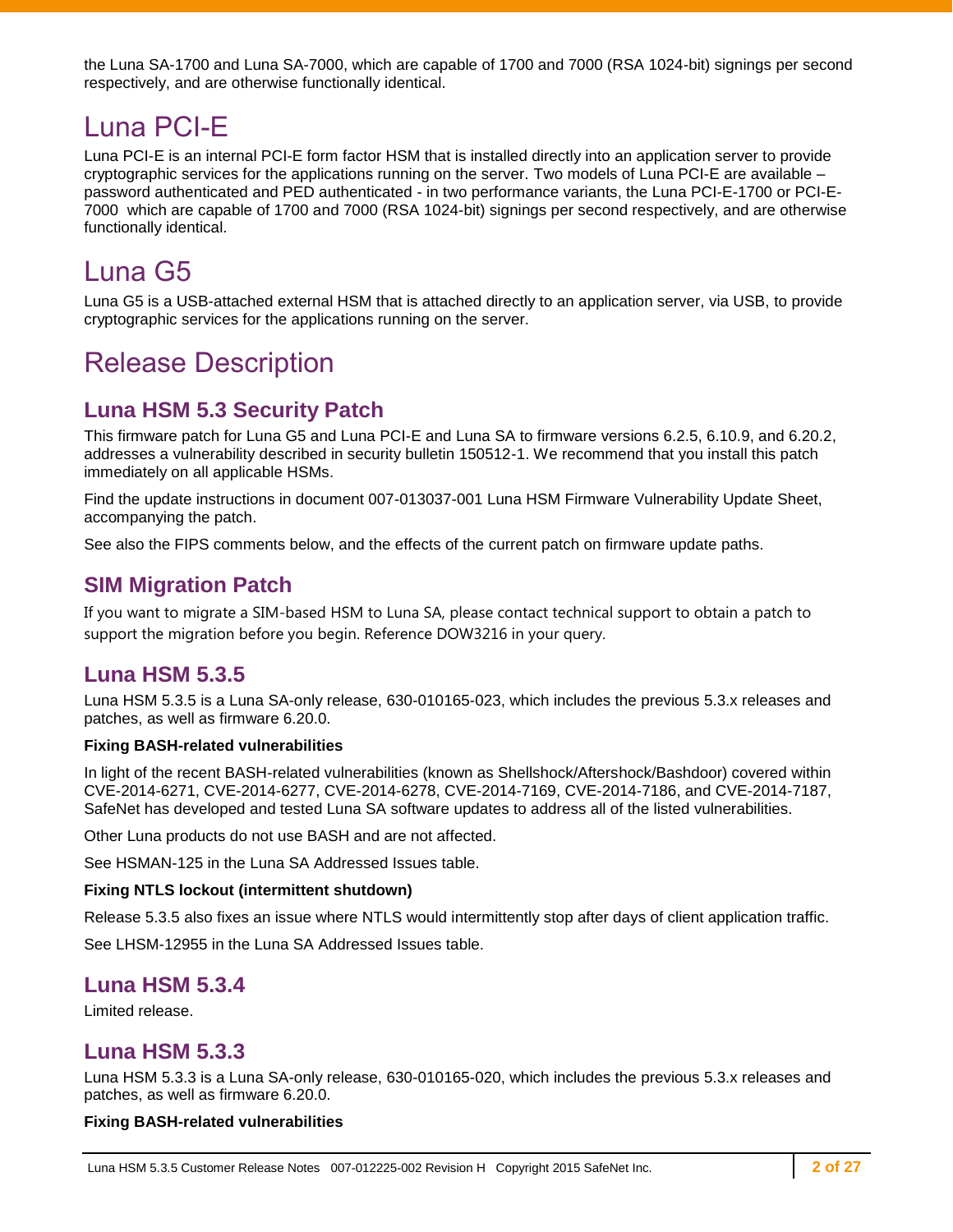In light of the recent BASH-related vulnerabilities (known as Shellshock/Aftershock/Bashdoor) covered within CVE-2014-6271, CVE-2014-6277, CVE-2014-6278, CVE-2014-7169, CVE-2014-7186, and CVE-2014-7187, SafeNet has developed and tested Luna SA software updates to address all of the listed vulnerabilities.

Other Luna products do not use BASH and are not affected.

See HSMAN-125 in the Luna SA Addressed Issues table.

### **Luna HSM 5.3.2**

Limited release.

### **Luna HSM 5.3.1**

Luna HSM 5.3.1 is a replacement for release 5.3.0, meaning that 5.3.1 is complete, and does not require any part of 5.3.0. The only change is the addition of a fix for an SSH issue in Luna SA (see Issue LHSM-10158, in Addressed Issues, later in this document). If you are updating from release 5.3.0, your only mandatory action is to download the Luna SA software update from the SafeNet Service Portal and install it on every 5.3.0 Luna SA.

However, the full release with all components is provided for customers wishing to update from a version older than 5.3.0.

The main user documentation is still the 5.3.0 document set (WebHelp).

#### *Reason for Release 5.3.1*

An issue in the appliance software of Luna SA 5.2.x and 5.3.0 causes SSHD to become inoperable after the command sysconf ssh regenKeyPair is run from the administrative shell, lunash. If that is allowed to happen, then the appliance can no longer be accessed via SSH, and you cannot transfer files to the appliance. The appliance must then be returned to SafeNet for repair, via the RMA process.

This update pro-actively fixes the issue for customers who have not yet run the command.

Shipping of affected units was halted as soon as the problem was discovered, and resumed only after the fix was in place at the SafeNet factory. For Luna SA 5.3.0 units already in the field, this is a mandatory update.

This document has been revised to address issue **LHSM-9897: WebHelp does not work with IE 11 and Chrome 30+**. See ["Addressed Issues"](#page-11-1) on page [12](#page-11-1) for more information.

#### *What to Do with Luna HSM 5.3.1 Update*

If you have any Luna HSM before 5.0, there is no update path, only migration of key material.

All the components are under the Luna 5.3 heading on the SafeNet service portal [\(https://serviceportal.safenet](https://serviceportal.safenet-inc.com/)[inc.com](https://serviceportal.safenet-inc.com/) ).

If your Luna HSM is at version 5.0 or 5.1, then upgrade to version 5.2.3, first.

If your Luna HSM is at version 5.2.0, or 5.2.1, or 5.2.2, or 5.2.3, then download all components and update directly to version 5.3.1; there is no need to install 5.3.0, since 5.3.1 is a complete, independent replacement for those versions. If you are coming from Luna SA 5.2.1 or 5.2.2, upload the Luna SA Appliance Update to all of your affected Luna SA appliances and apply the update immediately after you upload it.

If your Luna HSM is already at version 5.3.0, **only** Luna SA must be updated to version 5.3.1 (urgently). For the other Luna HSMs (Luna PCI-E and Luna G5), no action is needed.

## <span id="page-2-0"></span>New Features and Enhancements

Luna HSM 5.3.5 introduces some new features and improvements since release 5.2, as follows:

### **Features that do not require firmware 6.20.0**

#### *Crypto Command Center Improvement*

Crypto Command Center has improved installation, and now automatically populates HSM/appliance attributes when the HSM is added. A "refresh" option is included for the situation where an HSM's capabilities are upgraded after it has been added in CCC.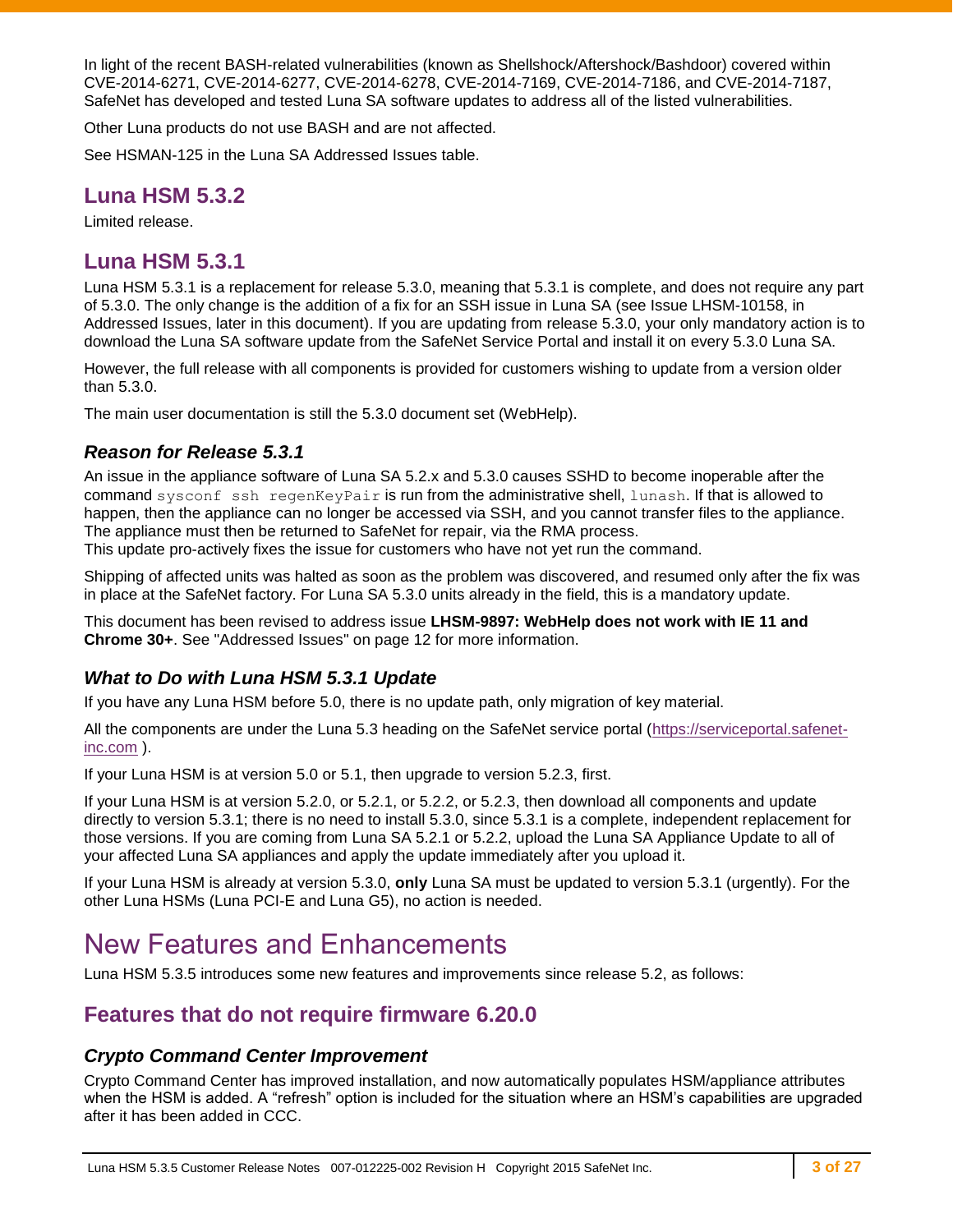#### *Enhanced Update/Upgrade Process for HSMs in HA*

The update process has been enhanced to minimize or eliminate any disruption of availability when members of an HA group are updated one at a time.

#### *Portions of Enhanced HSM and Appliance Monitoring Via SNMP*

Introduction of the SAFENET-HSM MIB and the SafeNet subagent extends the scope and granularity of information available va SNMP. Many of the SNMP improvements will work without upgrading from firmware 6.2.1, but see below.

### **Features that require firmware 6.20.0**

#### *HSM Usage Monitoring*

New HSM Monitor commands now supply some statistics such as, HSM up-time, command counts, and utilization counters.

#### *Enhanced HSM and Appliance Monitoring Via SNMP*

Introduction of the SAFENET-HSM MIB and the SafeNet subagent extends the scope and granularity of information available va SNMP. Most of the SNMP improvements will work without upgrading from firmware 6.2.1, but reporting of some functions, such as operational counters, requires firmware version 6.20.x or newer.

#### *Improved Performance for ECDSA Signing and Verification*

ECDSA P192/256/384 signing speeds have improved:

- ECC P192: from 740 to 3000 operations/second
- ECC P256: from 1000 to 2000
- ECC P384: from 800 to 1000

SHA224 or 256 ECDSA sign/verify speeds have improved:

- P192: from 90 to 1000
- P256: from 60 to 670
- P384: from 32 to 340

For ARIA ECB/CBC/OFB encryption of small data size, our testing has shown an average 100% increase in performance (there are too many sub-mechanisms and key sizes to list here – contact SafeNet Sales or Technical Support).

## <span id="page-3-0"></span>Advisory Notes

This section highlights important issues you should be aware of before deploying this release. The advisory notes in this section apply to all of the products supported by Luna HSM 5.3.5.

#### **Firmware update is required for feature support**

Luna appliances are shipped with the most recent FIPS-validated firmware version installed, and with the newest firmware version (if different) ready to install at your option. Several of the features described in the "New Features and Enhancements" section, above, require that you update the firmware to version 6.20.0.

### **HSM Firmware 6.20.0 and FIPS 140-2**

Firmware 6.20.0 implements some features of release 5.3, but will not be a FIPS-validation candidate.

Luna HSMs with HSM firmware version 6.10.2 (from Luna HSM 5.2.5 release) are in the evaluation process for FIPS validation. Until firmware version 6.10.2 achieves validation, the validated firmware for Luna PCI-E and Luna SA is f/w 6.2.1; the validated firmware for Luna G5 is f/w 6.2.3. If you currently require FIPS validation, your HSM firmware must remain at those versions. The Luna Backup HSM continues to ship with firmware 6.0.8 with the same possibility to upgrade to newer firmware.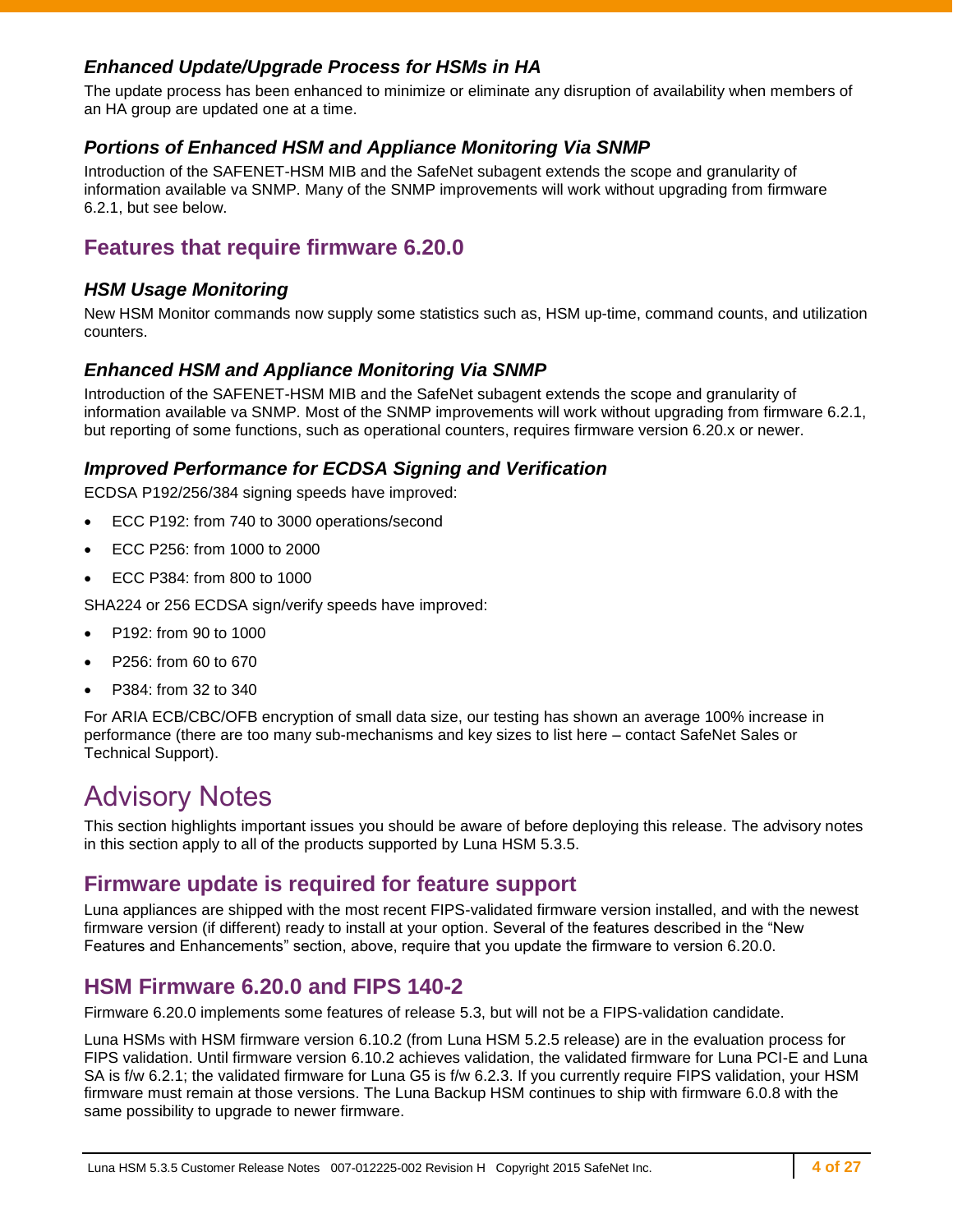For Luna SA, if you update to Luna 5.3 software on the appliance (which includes the option to update the HSM firmware to 6.20.0), that would displace the standby firmware update option 6.10.2. When firmware 6.10.2 achieves FIPS validation, you would not have that upgrade option available on your Luna SA – having displaced it with firmware 6.20.0 as the standby upgrade option. Please plan ahead, with that in mind.

## **Change to Default Chrystoki Library Path Might Affect Third-Party Applications**

The location of the cryptoki library is defined by the ChrystokiConfigurationPath environment variable. If your applications use a configuration file to point to the location of the cryptoki library instead of using the ChrystokiConfigurationPath environment variable, you will need to edit your configuration file to specify the path to the cryptoki library, as follows:

| <b>Windows</b> | C:\Program Files\SafeNet\LunaClient\cryptoki.dll                                                                |
|----------------|-----------------------------------------------------------------------------------------------------------------|
| Linux          | /usr/safenet/lunaclient/lib/libCryptoki2.so (32-bit)<br>/usr/safenet/lunaclient/lib/libCryptoki2_64.so (64-bit) |
| <b>Solaris</b> | /opt/safenet/lunaclient/lib/libCryptoki2.so (32-bit)<br>/opt/safenet/lunaclient/lib/libCryptoki2_64.so (64-bit) |
| <b>HP-UX</b>   | /opt/safenet/lunaclient/lib/libCryptoki2.sl (32-bit)<br>/opt/safenet/lunaclient/lib/libCryptoki2_64.sl (64-bit) |
| <b>AIX</b>     | /usr/safenet/lunaclient/lib/libCryptoki2.so (32-bit)<br>/usr/safenet/lunaclient/lib/libCryptoki2_64.so (64-bit) |

### **Chrystoki.conf File Issues When Uninstalling the Luna Client on a Debian OS**

In some instances, you might wish to perform a complete re-install of the Luna client, including replacing your **Chrystoki.conf** file with the default version. If you want to do this on a Debian OS, after you uninstall the client you must purge the **libcryptoki** library **before** you delete your old **Chrystoki.conf.debsave** backup file.

#### **To re-install the Luna client with the default Chrystoki.conf file on a Debian OS**

**1** Uninstall the Luna client:

#### **/usr/safenet/lunaclient/bin/uninstall.sh**

**2** Purge the libcryptoki library:

#### **dpkg -P libcryptoki**

**3** Delete the backup Chrystoki.conf file:

#### **rm /etc/Chrystoki.conf.debsave**

**4** Re-install the Luna client:

<path>/**install.sh**

#### **Luna SA integration with Oracle WebLogic**

Currently, Luna SA is not integrated with Oracle WebLogic because of a key verification problem that developers from the two companies are working to resolve.

#### **Utilities and Sample Code**

Utilities and sample code are provided for example purposes only, and are not intended or supported for use in production environments.

### **Migration of Key Material**

If you need to migrate key material from one Luna HSM to another Luna HSM, contact SafeNet Technical Support for the Migration instruction document.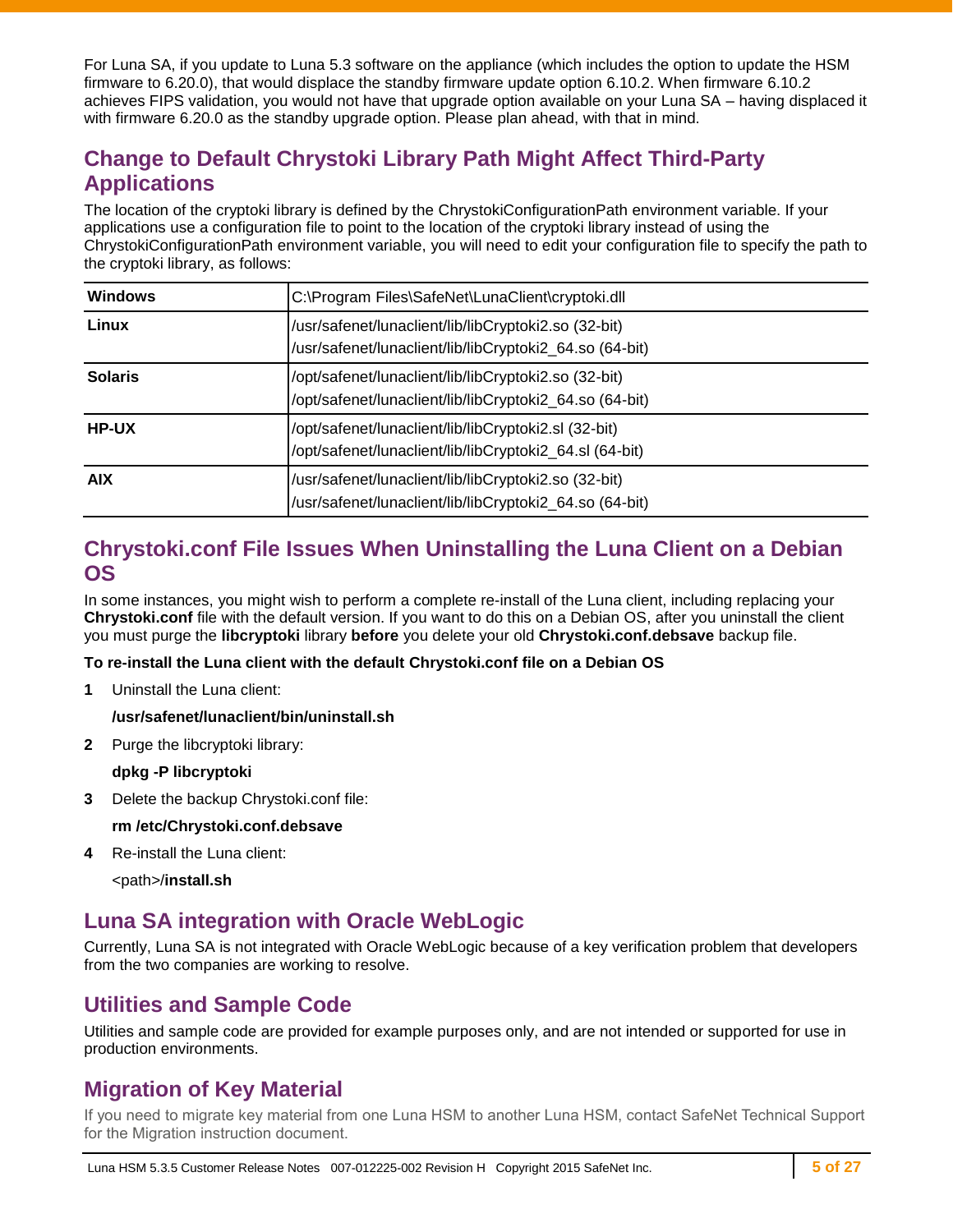### **New Capabilities and Policies – Do Not Use**

Commands like **hsm showPolicies** now display three new capabilities and their attendant policies. Please ignore these (\*). They support some upcoming functional changes, currently in development, and are subject to change.

 The following policies describe the current configuration of this HSM and may be changed by the HSM Administrator.

 Changing policies marked "destructive" will zeroize (erase completely) the entire HSM.

| Description                           | Value | Code | Destructive |
|---------------------------------------|-------|------|-------------|
|                                       |       |      |             |
| Allow cloning                         | On    |      | Yes         |
| Allow non-FIPS algorithms             | On    | 12   | Yes         |
| SO can reset partition PIN            | On    | 15   | Yes         |
| Allow network replication             | On    | 16   | No          |
| Allow Remote Authentication           | On    | 20   | Yes         |
| Force user PIN change after set/reset | Off   | 21   | No          |
| Allow offboard storage                | 0n    | 22   | Yes         |
| Allow remote PED usage                | On    | 25   | No          |
| Allow Acceleration                    | 0n    | 29   | Yes         |
| Allow unmasking                       | On    | 30   | Yes         |
| *Force Single Domain                  | 0ff   | 35   | Yes         |
| *Allow Unified PED Key                | 0ff   | 36   | No.         |
| *Allow MofN                           | On    | 37   | No          |
|                                       |       |      |             |

### **jMultitoken Has a Few Issues That Could Cause Confusion**

If you are using the jMultitoken demonstration utility, be aware of the following:

- Perform any operation that does not use digest or curve (ie. RSA or DSA), run it, then stop it. Digest and curve drop-boxes are now selectable and any value can be chosen but the HSM does not support digest or curve operations. No error occurs when this is run, though the curve and digest are ignored.
- DSA has a 2048-bit option, though it only supports 512 and 1024. When this is selected and run, an error occurs. The 2048 option should be removed.
- Depending on the Digest chosen, RSAwithDigest (SHAx) might not support 256-bit or 512-bit keys. An error is generated. If the algorithm/digest does not support a given key size, it should not be an option.
- ECC (NOT ECCwithDigest) has the same problem as listed above: run an operation, stop it, then Key Size and Digest are selectable. These are ignored, and no error is generated, but results could be confused with ECCwithDigest.

#### **"Paper" licenses vs. software-enforced licenses for HSM Partitions.**

For Luna SA, multiple partitions can be deployed within the HSM, the number determined by purchased licenses. In the past, each HSM was capable of the full complement of 20 partitions, with customers agreeing to use only the number for which they had paid, per Luna SA HSM. These were called "paper" licenses, or contract licenses. In recent versions SafeNet has changed the partition licensing system, placing it under software control, keyed to the individual HSM's serial number. On behalf of customers who already own Luna SA 5.x units, SafeNet has implemented the following transition strategy:

- Customers with Luna SA 5.0 and 5.1 received from the factory continue to use paper licenses for upgrades.
- Customers with older versions upgraded to Luna SA 5.2.1, or subsequent releases, also continue to use paper licenses for upgrades.
- Partition upgrades enforced by software start with Luna SA 5.2.1 shipped from the factory.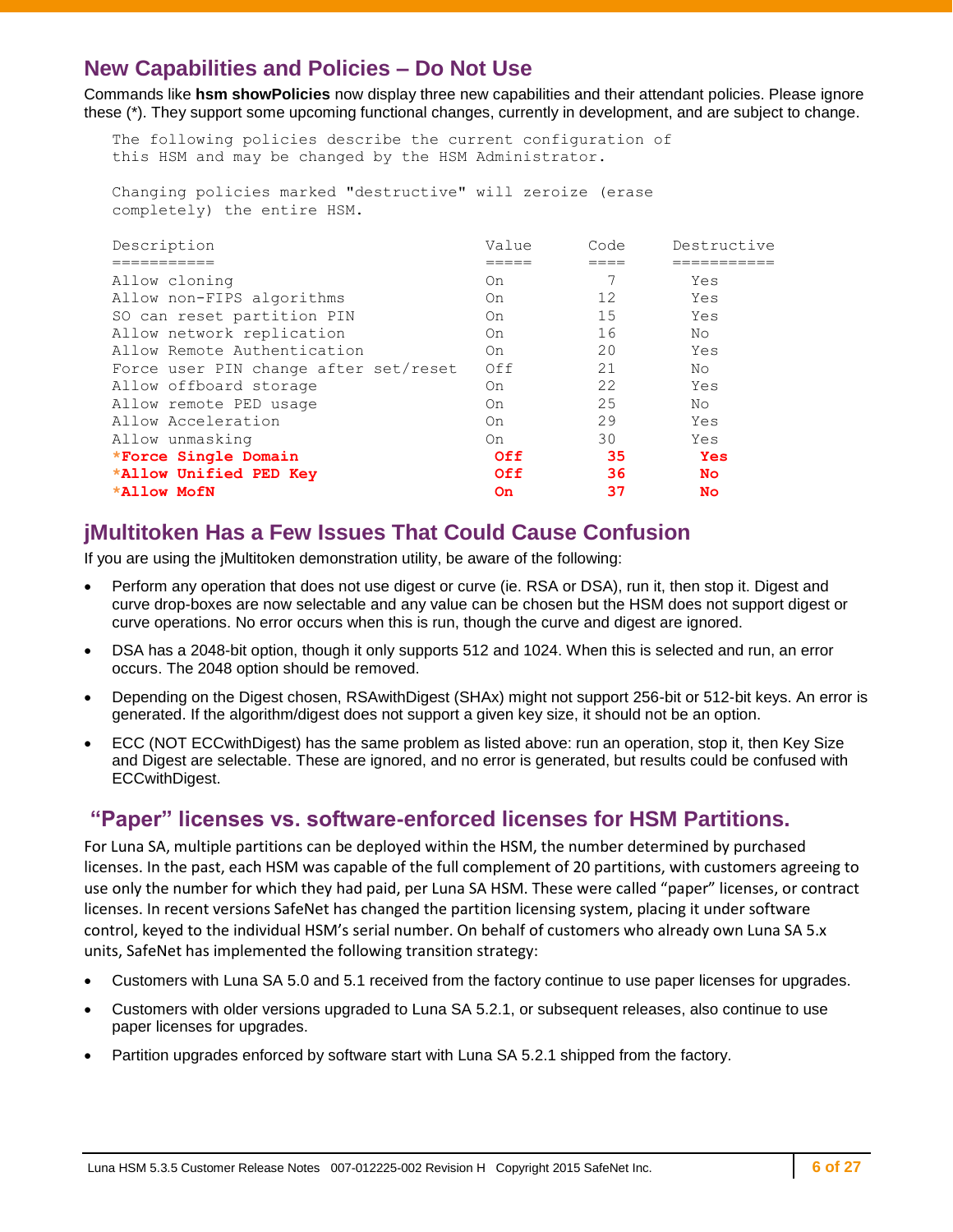## <span id="page-6-0"></span>Compatibility and Upgrade Information

This section describes the upgrade paths for this release, the compatibility of the release with other system components, such as backup HSMs and PEDs, supported operating systems and firmware, and FIPS validation status.

### **About FIPS Validation**

Some organizations require that their HSMs be validated by the Cryptographic Module Validation Program (CMVP) to conform to the Federal Information Processing Standards (FIPS) Security Requirements for Cryptographic Modules. If you require FIPS-validated HSMs, refer to the following sections for the FIPS-validation status of the products supported by this release at the time of this document's release.

For the most up-to-date information, refer to the following web sites or contact SafeNet Customer Support at [support@safenet-inc.com](mailto:support@safenet-inc.com) to determine when a particular version of a Luna HSM receives FIPS validation:

- Modules in Process: <http://csrc.nist.gov/groups/STM/cmvp/documents/140-1/140InProcess.pdf>
- Completed Validations Vendor List: <http://csrc.nist.gov/groups/STM/cmvp/documents/140-1/1401vend.htm>

#### *Luna SA and Luna PCI-E*

The SafeNet Luna K6 (PCIe) HSM with firmware version 6.2.1 or 6.2.5, used inside the Luna SA and alone as Luna PCI-E, has received the following FIPS 140-2 validations:

- FIPS 140-2 Level 2 validation
	- certificate  $#$  1693 for f/w 6.2.1
	- new certs with new numbers covering f/w 6.2.5 expected shortly (in Coordination)
- FIPS 140-2 Level 3 validation
	- certificate  $# 1694$  for  $f/w 6.2.1$
	- new certs with new numbers covering f/w 6.2.5 expected shortly (in Coordination)
- FIPS 140-2 Level 2 validation (certificate # 2427) for f/w 6.10.9
- FIPS 140-2 Level 3 validation (certificate # 2428) for f/w 6.10.9

#### *Luna G5*

Luna G5 with firmware 6.2.3 (see note below about version 6.2.5) has received the following FIPS 140-2 certificates:

- FIPS 140-2 Level 2
	- certificate # 1958 update of existing cert now lists f/w 6.2.5
	- certificate # 2403 for firmware 6.10.9
- FIPS 140-2 Level 3
	- certificate # 1957 update of existing cert now lists f/w 6.2.5)
	- certificate # 2426 for firmware 6.10.9

### **About Common Criteria**

Some organizations specify Common Criteria evaluation for equipment and systems that they deploy. We submit fewer products/versions for CC evaluation than we do for FIPS validation, due to relative demand, cost, and the much longer timeframes involved.

Completed CC evaluations: <http://www.commoncriteriaportal.org/products/>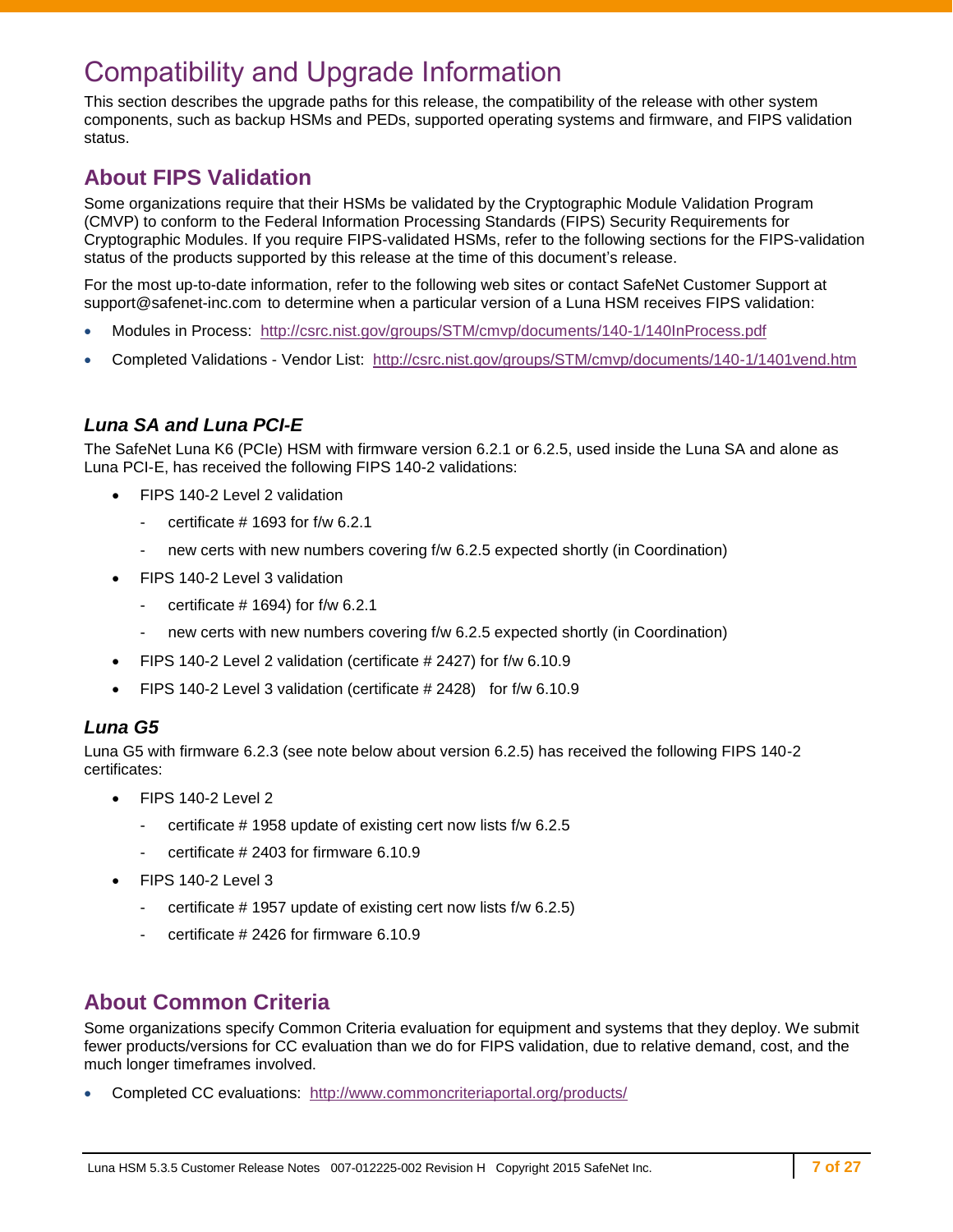## <span id="page-7-0"></span>Component Versions

The following table lists the supported firmware/software versions for the various components supported in Luna HSM 5.3.5 (Luna SA now 5.3.5, all other Luna HSMs and components remain at 5.3.1 equivalents

| <b>Component</b>                                          | Version                           |
|-----------------------------------------------------------|-----------------------------------|
| <b>HSM</b> firmware                                       | $6.2.5$ (upgradable to 6.20.2)    |
| Luna G5 firmware                                          | $6.2.5$ (upgradable to 6.20.2)    |
| Luna Remote Backup HSM firmware                           | $6.0.8$ (upgradable to $6.20.2$ ) |
| PED Workstation software (requires Remote PED) [optional] | 1.0.5                             |
| Luna PED2 / PED2 Remote                                   | 2.5.0-3 or newer                  |
| Client software                                           | 5.3.0                             |
| Luna SA appliance software                                | 5.3.5                             |

## <span id="page-7-1"></span>Upgrade Paths

## **Upgrade Paths for Security Patch**

The security patch has specific previous firmware versions from which patch updates can be directly installed. Once the patch is installed, you can update only to a firmware version that is also secured by the equivalent patch. See tables below.

#### *Upgrade Paths for Secure Firmware*

The following upgrade paths are available in this patch. If your HSM is at a lower software or firmware version than those indicated in the "current software version" and "current firmware version" columns, upgrade to an indicated current version, and then apply the secure patch.

| <b>Software Version/Release FW</b> | <b>Available FW Releases</b> | <b>Recommended FW</b> | <b>FIPS Target</b> |
|------------------------------------|------------------------------|-----------------------|--------------------|
| 5.3/6.20.0                         | 6.2.1                        | 6.2.5 or 6.10.9       | Validated          |
|                                    | 6.10.1                       | 6.10.9                | Validated          |
|                                    | 6.10.2                       |                       |                    |
|                                    | 6.10.7                       |                       |                    |
|                                    | 6.20.0                       | 6.20.2                | Not Planned        |

**Note:** If you have a PKI bundle including a Luna SA and an attached Luna G5 running in PKI mode, often the Luna G5 has earlier firmware than the Luna SA. Upgrade the Luna SA first, following the above upgrade paths. Then, when you upgrade the firmware on the associated Luna G5, the Luna G5 upgrades to the same firmware version as is installed on the Luna SA.

#### **Figure 1: Firmware Upgrade Paths Diagram**

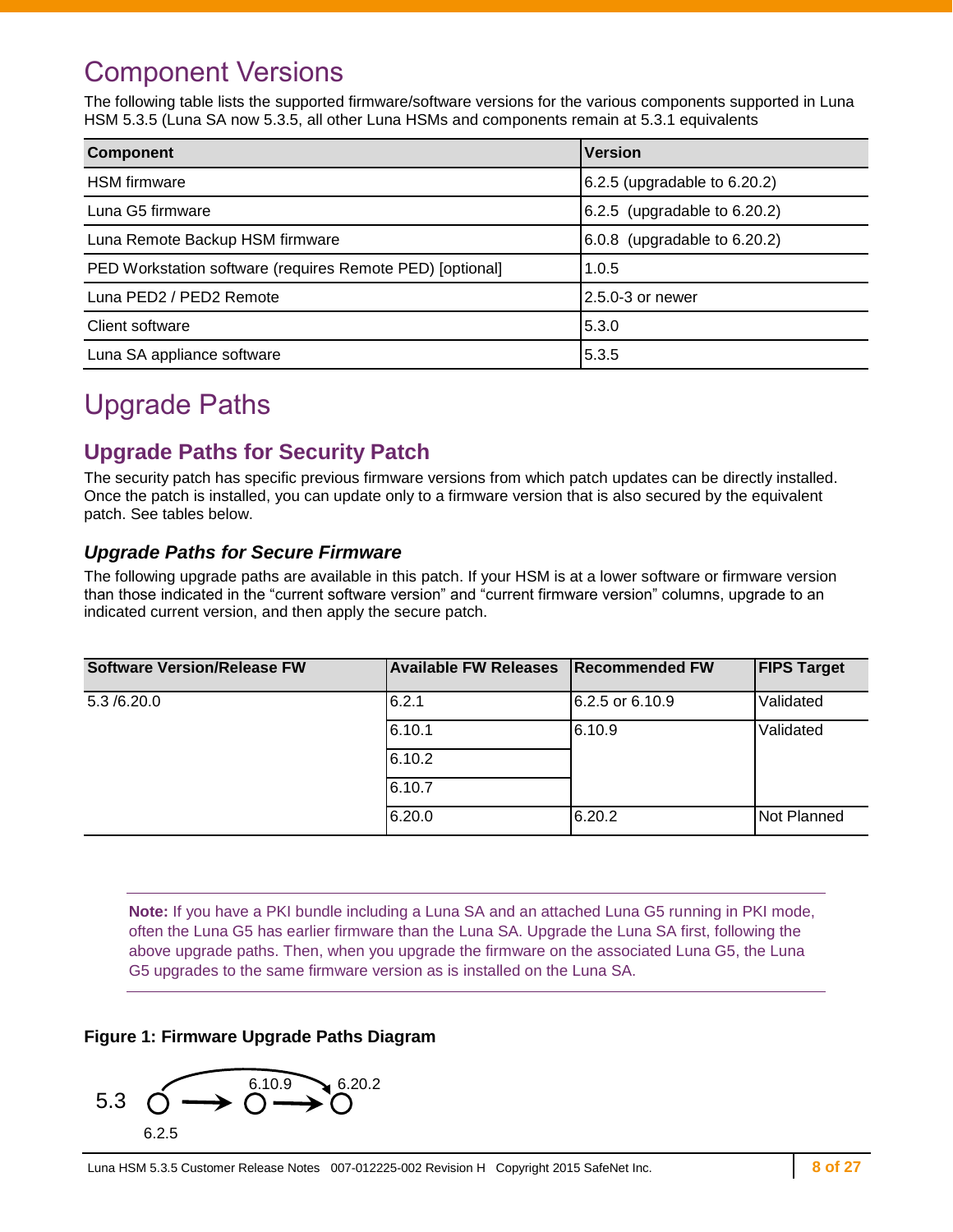## **Earlier**

Upgrade to this version from previous versions shown in the table.

| <b>Component</b>           | <b>From version</b>                                      | <b>To version</b> |
|----------------------------|----------------------------------------------------------|-------------------|
| Luna Client software       | Anv                                                      | 5.3.0             |
| Luna SA appliance software | 5.2.4, 5.2.6<br>$\vert 5.3.0, 5.3.1, 5.3.3, 5.3.4 \vert$ | 5.3.5             |
| <b>HSM</b> firmware        | $6.2.1$ , or 6.2.3 <sup>*</sup> , 6.10.1, or 6.10.2      | 6.20.0**          |

\*Luna G5

\*\* Superseded by version 6.20.2

## <span id="page-8-0"></span>Supported Operating Systems

This section lists the supported operating systems for the various components of a Luna HSM solution.

## **Luna Client**

Any Windows or Linux or version listed as supporting Luna SA 5.3.x in the following table is also supported if used under VMWare, XEN, or Microsoft HyperV virtualization environments. Other operating systems are not currently tested with Luna SA 5.3.x client software in a virtualized environment.

The 32-bit client will run on a 64-bit OS for all supported operating systems.

| <b>Operating System</b>                    | <b>Version</b> | 32-bit client | 32-bit client on 64-bit client<br>64-bit OS |     |
|--------------------------------------------|----------------|---------------|---------------------------------------------|-----|
| Windows                                    | 2008 R2        | <b>No</b>     | Yes                                         | Yes |
|                                            | 2012           | <b>No</b>     | Yes                                         | Yes |
| Redhat Enterprise Linux (includes variants | 5.x            | Yes           | Yes                                         | Yes |
| like CentOS)                               | 6.x            | Yes           | Yes                                         | Yes |
| OpenSuse Linux                             | 10.2           | Yes           | Yes                                         | Yes |
|                                            | 11.3           | Yes           | Yes                                         | Yes |
| Debian                                     | 6.x            | Yes           | <b>No</b>                                   | Yes |
| Solaris (Sparc)                            | 10             | No            | Yes                                         | Yes |
|                                            | 11             | No            | Yes                                         | Yes |
| Solaris (x86)                              | 10             | <b>No</b>     | Yes                                         | Yes |
|                                            | 11             | No            | Yes                                         | Yes |
| HP-UX                                      | 11.31          | No            | Yes                                         | Yes |
| <b>AIX</b>                                 | 6.1            | No            | Yes                                         | Yes |
|                                            | 7.1            | <b>No</b>     | Yes                                         | Yes |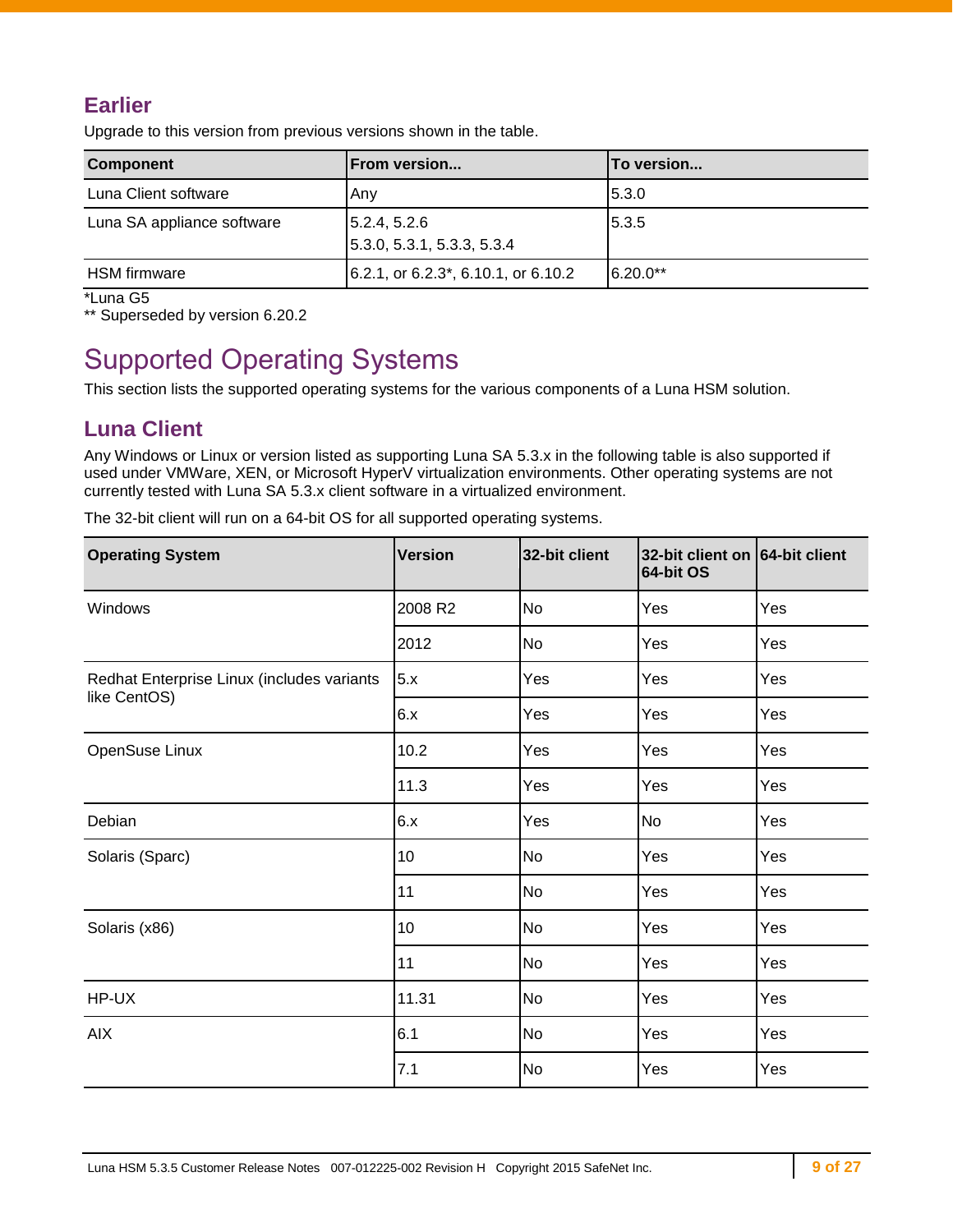## **Crypto Command Center**

| <b>Operating System</b> | O/S kernel architecture | 32-bit library | 64-bit library |
|-------------------------|-------------------------|----------------|----------------|
| CentOS 6                | 32 bit                  | Yes            | No             |
|                         | 64 bit                  | Yes            | <b>Yes</b>     |

### **Remote PED Server**

Windows 2012, Windows 2008 R2, Windows 7 (64-bit only)

## <span id="page-9-0"></span>Supported APIs

The following APIs are supported on all supported operating systems:

- PKCS#11 2.20
- Java 6
- Java 7
- OpenSSL 0.9.8x
- CAPI (Windows only)
- CNG (Windows only)

## <span id="page-9-1"></span>Advanced Configuration Upgrades

The following are upgrades that can be purchased separately, either factory-installed or customer-installed, with some restrictions. (The part numbers below are for the field-installable version.)

|                                        |                | <b>Compatibility</b> |                      |  |
|----------------------------------------|----------------|----------------------|----------------------|--|
| <b>Upgrade Description</b>             | Part number    | <b>Software</b>      | Firmware             |  |
| Korean non-destructive<br>(See Note 1) | 908-000139-001 | Luna SA 5.1.0        | 6.2.1                |  |
| Korean destructive<br>(See Note 2)     | 908-000166-002 | Luna SA 5.1.0+       | $6.2.1+$             |  |
|                                        | 908-000138-002 | Luna PCI-E $5.1.0$   | 6.2.1                |  |
|                                        | 908-000156-002 | Luna G5 5.1.0        | 6.2.1                |  |
| Maximum memory                         | 908-000086-001 | Luna $SA 5.0.0+$     | $6.0.8+$             |  |
|                                        | 908-000154-001 | Luna PCI-E $5.0.0+$  | $6.0.8+$             |  |
| <b>ECIES</b> acceleration              | 908-000175-001 | Luna SA 5.2.1+       | 6.10.2+ (See Note 3) |  |
|                                        | 908-000177-001 | Luna PCI-E 5.2.1+    | 6.10.2+ (See Note 3) |  |
|                                        | 908-000179-001 | Luna G5 5.2.1+       | 6.10.2+ (See Note 3) |  |
| 5 partitions                           | 908-000201-001 | Luna $SA 5.2.1+$     | $6.2.1+$             |  |
| 10 partitions                          | 908-000202-001 | Luna $SA$ 5.2.1+     | $6.2.1+$             |  |
| 15 partitions                          | 908-000203-001 | Luna $SA 5.2.1+$     | $6.2.1+$             |  |
| 20 partitions                          | 908-000204-001 | Luna SA 5.2.1+       | $6.2.1+$             |  |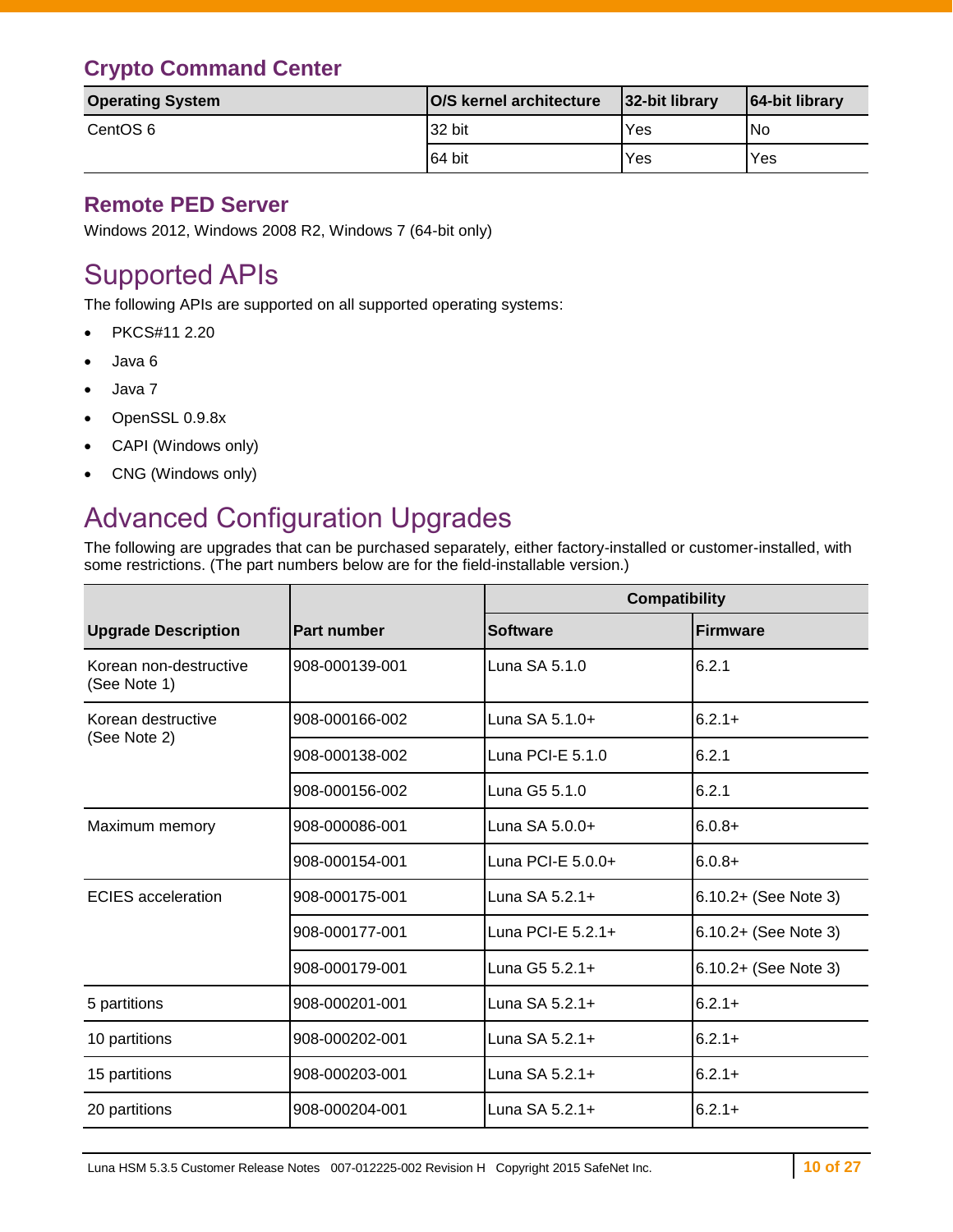|                            |                    | <b>Compatibility</b> |                  |  |
|----------------------------|--------------------|----------------------|------------------|--|
| <b>Upgrade Description</b> | <b>Part number</b> | <b>ISoftware</b>     | <b>IFirmware</b> |  |

#### **Note 1:** Deprecated.

**Note 2:** The destructive version is the preferred version, which enforces compliance with standards – your auditors will prefer that you add the ability to use Korean algorithms by means of the destructive version of the upgrade.

**Note 3:** This upgrade (Luna HSM 5.3.1) is field-installable, but is not installed at the factory – at time of writing – because the current factory-installed firmware is version 6.2.1 with version 6.10.2 on standby (so that all customers receive the FIPS-validated version installed, with option to upgrade to newer firmware). When firmware 6.10.2 becomes FIPS-validated, and we begin installing that as the default version, then the ECIES upgrade will be a factory-installable option.

The symbol " + " after a software or firmware version means that the Configuration Upgrade can be applied to Luna products with the indicated software or firmware version, or newer.

## <span id="page-10-0"></span>Luna PCI-E Server Compatibility

SafeNet tests HSM products on a selection of commonly used servers; however we are unable to test on all possible host systems. A lock-up issue related to a bridge component used in Luna PCI-E was detected on some servers at installation of the driver.

### **Servers Tested Successfully**

#### *Windows/Linux*

The x86 and x64-based servers (Windows 2008R2, Windows 2012, and RedHat Enterprise Linux 6 (64)) listed in the following table are confirmed to work successfully with Luna PCI-E.

| <b>Server</b>              | <b>Notes</b>                                                                                                            |
|----------------------------|-------------------------------------------------------------------------------------------------------------------------|
| Cisco UCS 210 M1           | Single card in any of slots 1, 2, 3, 4, or 5. Passes 3-card test.                                                       |
| Dell R610                  | Single card in any of slots 1 or 2. Passes 2-card test.                                                                 |
| Dell R620                  | Single card in slot 1.                                                                                                  |
| Dell R710                  | Single card in any of slots 1, 2, 3, 4, or 5. Passes 3-card test.                                                       |
| Dell R720                  | Single card in any of slots 2 or 3. Passes 2-card test.                                                                 |
| Dell T610                  | Single card in any of slots 1, 2, or 5. Passes 3-card test. Slots 3 and 4 fail.                                         |
| Fujitsu Primergy RX 200 S6 | Single card in slot 1.                                                                                                  |
| HP DL 380 G2 AMD-based     | Single card in any of slots 1 or 2. Passes 2-card test.                                                                 |
| HP DL 380 G5               | Single card in any of slots 1, 2, or 3. Passes 3-card test.                                                             |
| <b>HP DL 380 G7</b>        | Single card in any of slots 1, 2, 3, or 4. Passes 3-card test.                                                          |
| <b>HP DL 380P Gen 8</b>    | Single card in any of slots 1, 2, 3, 4, 5, or 6. Passes 3-card test.<br>Slot 3 fails with CKR_Device Error on RHEL 6.2. |
| IBM x3650 M2               | Single card in any of slots 1, 2, or 3. Passes 3-card test. Slot 4 fails.                                               |
| IBM x3650 M4               | Single card in any of slots 1, 2, or 3. Passes 3-card test.                                                             |

#### *Solaris*

The x86 and Sparc based servers (Solaris 10/11) listed in the following table are confirmed to work successfully with Luna PCI-E.

| <b>Server</b> | ハヒコ |  |
|---------------|-----|--|
|               |     |  |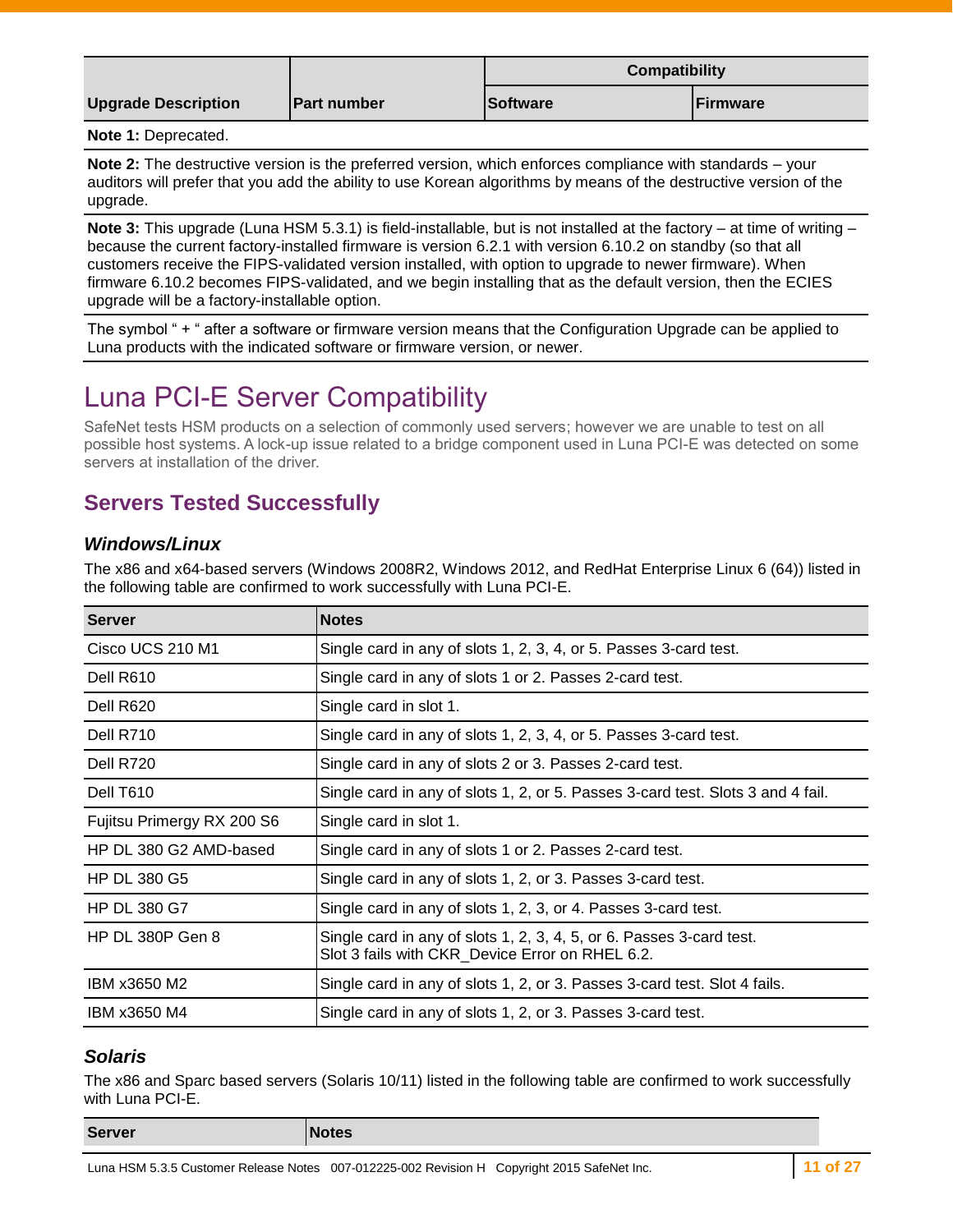| Sun M4000     | Single card in slot 1 with Solaris 11.                                     |
|---------------|----------------------------------------------------------------------------|
| Dell R710 x86 | Single card in any of slots 1 or 2. Passes 2-card test with Solaris 10/11. |
| Sun A70       | Single card in any of slots 1, 2. Passes 2-card test with Solaris 10.      |

#### *HP-UX*

The HP-UX V3 (11.31) based servers listed in the following table are confirmed to work successfully with Luna PCI-E.

| <b>Server</b>    | <b>INotes</b>                                                                    |
|------------------|----------------------------------------------------------------------------------|
| HP Server RX2660 | Single card in any of slots 1 or 2. Passes 2-card test with HP-UX V3<br>1(11.31) |

#### *AIX*

This release does not support Luna PCI-E HSMs on AIX.

## <span id="page-11-0"></span>Luna G5 Server Compatibility

SafeNet tests HSM products on a selection of commonly used servers; however we are unable to test on all possible host systems.

## **Servers Tested Successfully**

#### *Solaris*

The x86 and Sparc based servers (Solaris 10/11) listed in the following table are confirmed to work successfully with Luna G5.

| <b>Server</b>    | <b>INotes</b>                                               |
|------------------|-------------------------------------------------------------|
| Sun A70          | Works with 2 G5 HSMs on front USB ports with Sparc 10.      |
| Dell R710 x86    | Works with 2 G5 HSMs on front USB ports with Solaris 10/11. |
| <b>Sun M4000</b> | Works with 1 G5 HSMs on PCI-E USB port with Sparc 11.       |

### *HP-UX*

This release does not support Luna G5 HSM on HP-UX.

#### *AIX*

This release does not support Luna G5 HSM on AIX.

## <span id="page-11-1"></span>Addressed Issues

The following tables list the issues addressed in this release. The addressed issues are categorized by product as follows:

- ["Common Luna Addressed Issues"](#page-12-0) on page [13](#page-12-0)
- [Luna SA Addressed Issues"](#page-13-0) on page [14](#page-13-1)
- ["Luna PCI-E Addressed Issues"](#page-14-1) on page [15](#page-14-1)

### **Issue Severity**

This table defines the severity of the issues listed in the following tables.

| <b>Priority</b> | <b>Classification</b> | Definition |
|-----------------|-----------------------|------------|
|                 |                       |            |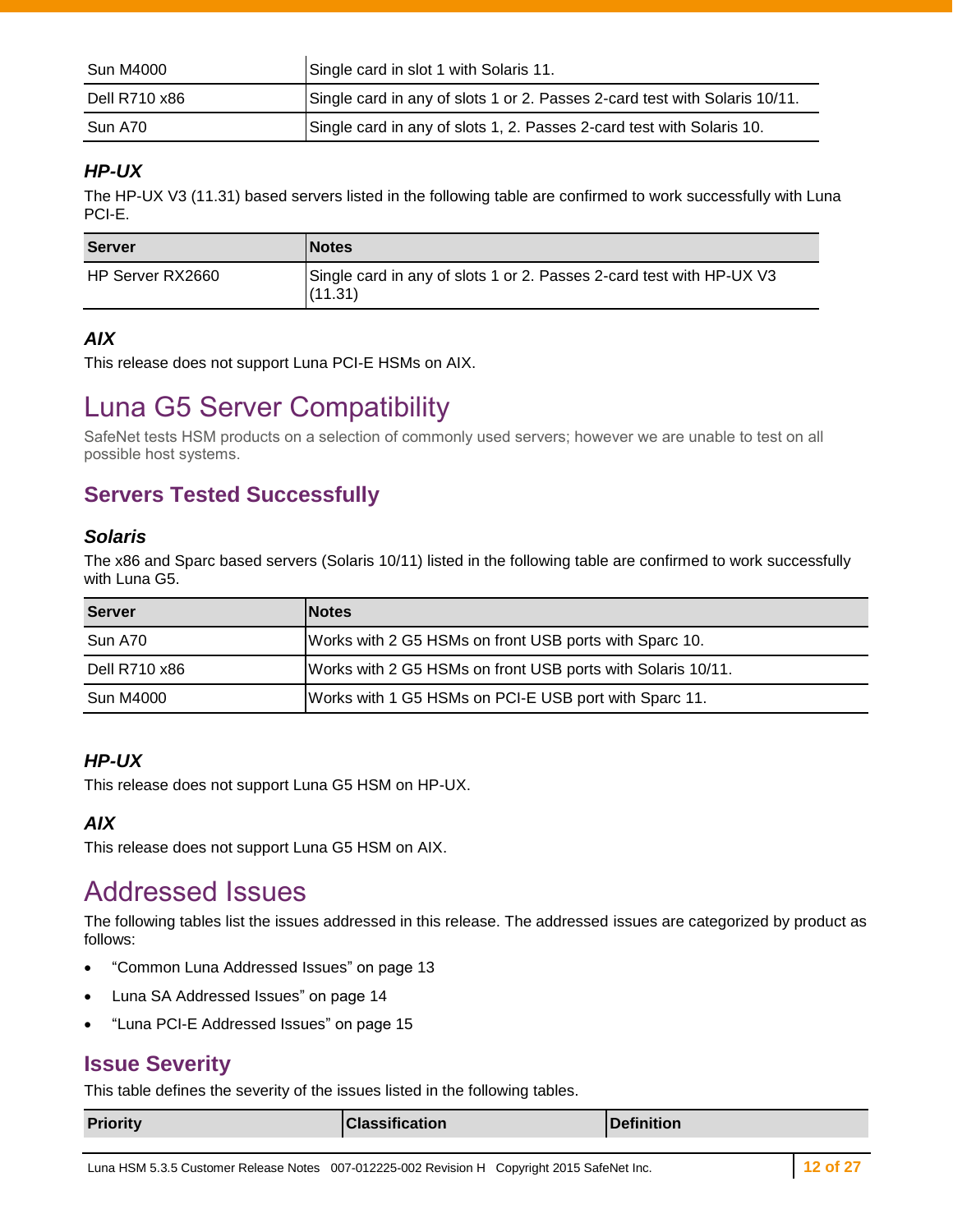|   | Critical | No reasonable workaround exists |
|---|----------|---------------------------------|
|   | High     | Reasonable workaround exists    |
| M | Medium   | Medium level priority problems  |
|   | Low      | Lowest level priority problems  |

## <span id="page-12-0"></span>**Common Luna Addressed Issues**

| <b>Severity</b>        | <b>Synopsis</b>                                                                                                                                                                                                                                                                                                                                                                                                                                                                                                                                                                                      |
|------------------------|------------------------------------------------------------------------------------------------------------------------------------------------------------------------------------------------------------------------------------------------------------------------------------------------------------------------------------------------------------------------------------------------------------------------------------------------------------------------------------------------------------------------------------------------------------------------------------------------------|
| M                      | Problem: The product documentation (WebHelp) is displayed incorrectly, or<br>not at all, when browsed using Internet Explorer 11 or Google Chrome 30 and<br>higher.                                                                                                                                                                                                                                                                                                                                                                                                                                  |
|                        | Resolution: The documentation has been rebuilt to fix this issue, and is<br>available for download. Contact SafeNet Technical Support for more<br>information.                                                                                                                                                                                                                                                                                                                                                                                                                                       |
| C                      | Problem: An exploit was fixed to prevent a Vaudenay CBC padding oracle<br>attack. The customer later found a variant of the original attack that<br>circumvented the fix. CBC Padding is inherently insecure, but some customers<br>need/want to use it nevertheless.<br>Resolution: The latest fix adds the HSM capability/policy to "Enable CBC-PAD<br>(un)wrap keys of any size". If this is DISabled, then CBC-PAD (un)wrapping is<br>restricted to keys that are multiples of 64-bits. The policy is worded this way<br>(enabled by default) for benefit of customers with legacy applications. |
| L                      | <b>Problem:</b> The following line is incorrect: LibNT=c:\Program<br>Files\LunaSA\cryst201.dll The DLL is actually named "cryptoki.dll".<br><b>Resolution: Fixed.</b>                                                                                                                                                                                                                                                                                                                                                                                                                                |
| H                      | Problem: During non-interrupt upgrade testing, found session handle invalid:<br>1. In a three-member HA group<br>2. RSASign traffic and ecdsakeygen traffic co-existing<br>3. Fail the primary member, no impact<br>4. Recover the primary member $\rightarrow$ CKR_CANCEL error in key gen session<br>5. Continue attempting to recover RSASign, eventually get session handle<br>invalid error on rsasig session.<br><b>Resolution: Fixed.</b>                                                                                                                                                     |
| L                      | Problem: If you create an HA group, make one member standby, delete the<br>HA group, and then recreate it, vtl haadmin show will show the old (deleted)<br>configuration (the standby member).<br><b>Resolution:</b> Invalid - use lunacm.                                                                                                                                                                                                                                                                                                                                                           |
| (186406) Cannot run  H | Problem: SafeNet recommends that you put LunaAPI.dll in the <java install<br="">dir&gt;/lib/ext folder. However, Java 7 for Windows has removed this directory<br/>from the Java library path. As a result, when a Java 7 application on Windows<br/>uses the Luna provider, it cannot find the LunaAPI.dll library, causing the<br/>application to fail.<br/><b>Resolution:</b> Documented in the main product documents - See the section<br/>"Java Library Path Issue" in the Windows Installation instructions</java>                                                                            |
|                        |                                                                                                                                                                                                                                                                                                                                                                                                                                                                                                                                                                                                      |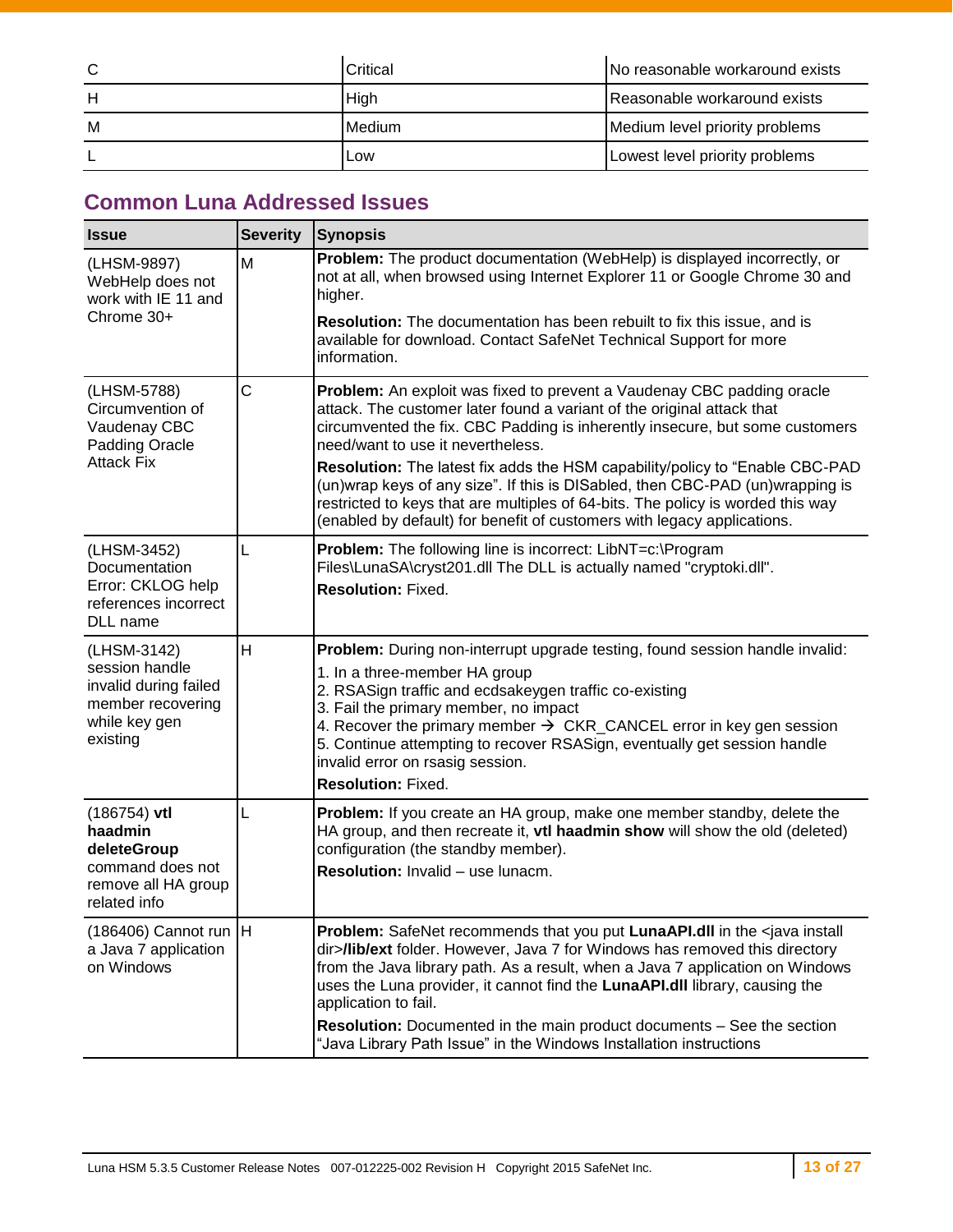| <b>Issue</b>                                                     |    | Severity Synopsis                                                                                                                                                                                                                                                                                                                                               |
|------------------------------------------------------------------|----|-----------------------------------------------------------------------------------------------------------------------------------------------------------------------------------------------------------------------------------------------------------------------------------------------------------------------------------------------------------------|
| (181244) SHA384<br>and SHA512 HMAC<br>sign/verify<br>performance | ΙH | <b>Problem:</b> SHA384 and SHA512 HMAC sign/verify performance in Luna HSM<br>[5.2.x is significantly slower than in previous releases. This issue applies to<br>Luna SA and Luna PCI-E only. Luna G5 is not affected.<br><b>Resolution:</b> This was noted in the previous CRN. Customers updating to 5.3<br>must start at 5.2.1 first, and will see that CRN. |

## <span id="page-13-1"></span><span id="page-13-0"></span>**Luna SA Addressed Issues**

| <b>Issue</b>                                                      | <b>Severity</b> | Synopsis                                                                                                                                                                                                                                                                                                                                                                                                                                                                                                                                                                                                                                                                                                                                                                                                                                                                                                                                                                                                                                                |
|-------------------------------------------------------------------|-----------------|---------------------------------------------------------------------------------------------------------------------------------------------------------------------------------------------------------------------------------------------------------------------------------------------------------------------------------------------------------------------------------------------------------------------------------------------------------------------------------------------------------------------------------------------------------------------------------------------------------------------------------------------------------------------------------------------------------------------------------------------------------------------------------------------------------------------------------------------------------------------------------------------------------------------------------------------------------------------------------------------------------------------------------------------------------|
| (HSMAN-125<br>Update for<br>Shellshock<br>vulnerability           | C               | Problem: BASH-related vulnerabilities are reported as CVE-2014-6271, CVE-<br>2014-6277, CVE-2014-6278, CVE-2014-7169, CVE-2014-7186, and CVE-<br>2014-7187                                                                                                                                                                                                                                                                                                                                                                                                                                                                                                                                                                                                                                                                                                                                                                                                                                                                                              |
|                                                                   |                 | Resolution: Luna HSM 5.3.5 fixes the vulnerability as a field update, and in all<br>5.x versions shipped from the factory.                                                                                                                                                                                                                                                                                                                                                                                                                                                                                                                                                                                                                                                                                                                                                                                                                                                                                                                              |
| (LHSM-12955 NTLS<br>service shuts down<br>intermittently          | Iн              | <b>Problem:</b> NTLS shut down after 7-to-10 days of operation. No errors were<br>found in the lunalogs but messages log reports OOS 20, and LCD on the<br>appliances shows error 20. Recovery from this state required reboot of the<br>Luna appliance or start ntls service and then restart the application.<br><b>Resolution:</b> Fixed in release 5.3.5.                                                                                                                                                                                                                                                                                                                                                                                                                                                                                                                                                                                                                                                                                           |
| (LHSM-10158)<br>Starting sshd failed<br>after ssh<br>regenKeyPair | н               | Problem: After update of Luna SA to version 5.2.1 or 5.2.2 or 5.3.0<br>(incorporating newer version of OpenSSH), SSH fails following command<br>"sysconf ssh regenKeyPair".<br>[local host] lunash:>sysc ssh regenkeypair<br>WARNING !! This command regenerates SSH keypair.<br>WARNING !! SSH will be restarted.<br>If you are sure that you wish to proceed, then type 'proceed',<br>otherwise type 'quit'.<br>> proceed<br>Proceeding<br>Stopping sshd: [ OK ]<br>Starting sshd: [FAILED]<br>Command Result : 65535 (Luna Shell execution)<br>[local host] lunash:>sysc fi s<br>SSH Server Public Keys<br>Type Bits Fingerprint<br>Error: SSH server RSA public key file not found. Please contact<br>customer support.<br>Error: SSH server DSA public key file not found. Please contact<br>customer support.<br>Command Result : 65535 (Luna Shell execution) [local host]<br><b>Resolution:</b> All shipments were halted until the fix was applied at the factory.<br>Customers with Luna SA 5.x were alerted. The fix is released as Luna HSM |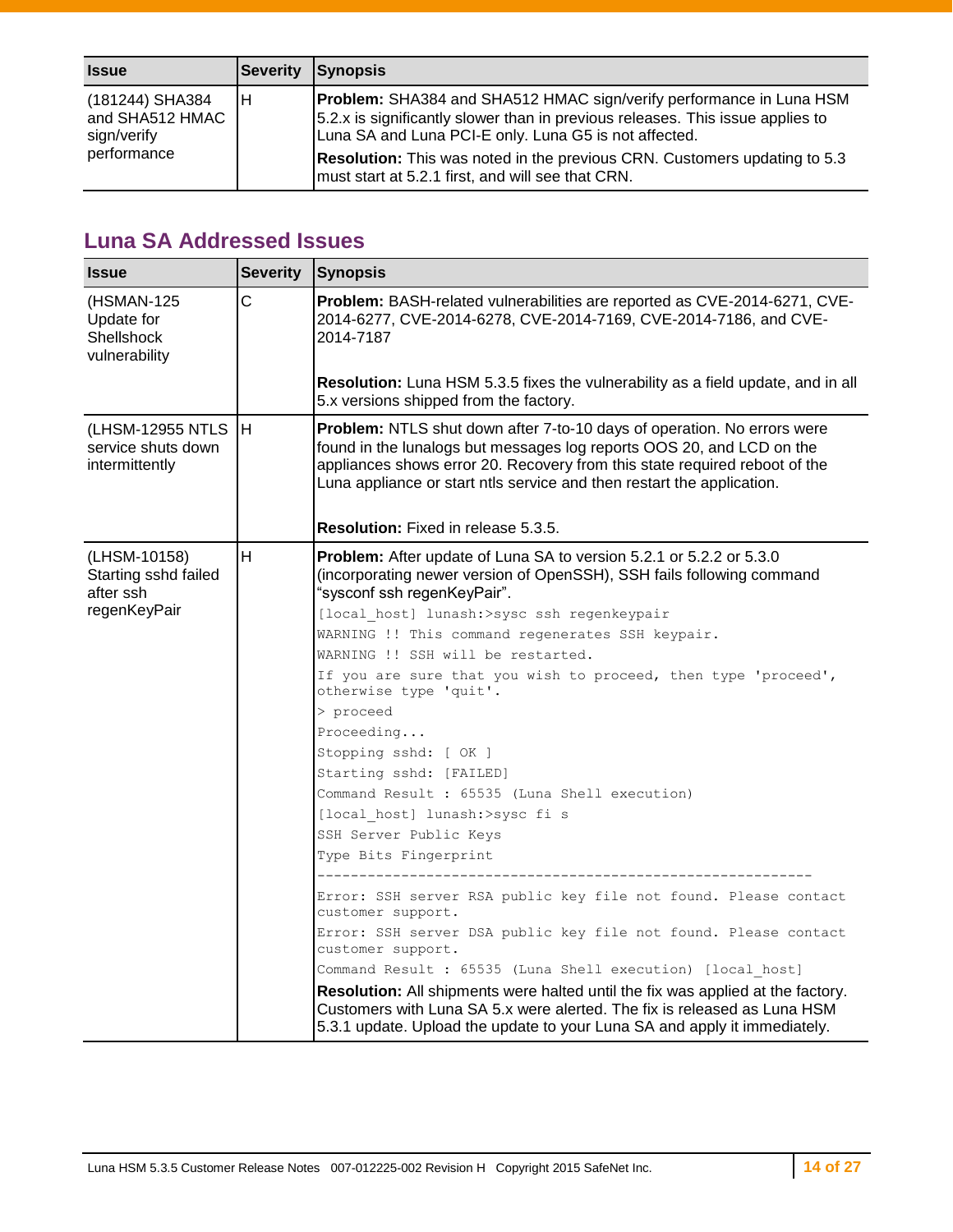| <b>Issue</b>                                                                                        | <b>Severity</b> | <b>Synopsis</b>                                                                                                                                                                                                                                             |
|-----------------------------------------------------------------------------------------------------|-----------------|-------------------------------------------------------------------------------------------------------------------------------------------------------------------------------------------------------------------------------------------------------------|
| (LHSM-3389) Show<br>crypto operation<br>counts in Luna SA                                           | M               | <b>Problem:</b> "hsm info show" lunash command output adds these 2 counters,<br>which capture the number of successful crypto operations and failures:<br>Crypto Operation Requests: 44099950<br>Crypto Operation Errors: 0<br><b>Resolution: As noted.</b> |
| (LHSM-3333) Crash<br>in Linux if ipcheck<br>disabled when using<br><b>HTL</b>                       | IM.             | <b>Problem:</b> htl server terminates htl session if ipcheck set to disabled and packet<br>received from client with different source IP from the IP in CN of Certificate.<br><b>Resolution: Fixed.</b>                                                     |
| (161092) Broken<br>pipe error generated<br>by vtl haadmin -<br>show when an HA<br>member goes down. | M               | <b>Problem:</b> An erroneous Broken Pipe error is displayed by the vtl haadmin -<br>show command if one of the HA members becomes unavailable.<br><b>Resolution:</b> Fixed with new signal handler.                                                         |
| (161085) Deleting<br>HA group does not<br>delete HA entries in<br>client config file                | M               | <b>Problem:</b> Deleting the HA group does not delete HA entries in the client<br>configuration file.<br><b>Resolution: Fixed.</b>                                                                                                                          |

### <span id="page-14-1"></span>**Luna PCI-E Addressed Issues**

| <b>Issue</b>                                                              | <b>Severity</b> | <b>Synopsis</b>                                                                                                                                                                                                                                                   |
|---------------------------------------------------------------------------|-----------------|-------------------------------------------------------------------------------------------------------------------------------------------------------------------------------------------------------------------------------------------------------------------|
| (LHSM-5830) Docs: M<br>About Luna PCI-E<br>has bad battery<br>information |                 | <b>Problem:</b> Luna PCI-E docs still describe sliding the battery switch on the K6<br>card. This is mentioned in "About Luna PCI-E". The switch is glued in place and<br>does not move. The instructions were correct in the past, but have not been<br>updated. |
|                                                                           |                 | <b>Resolution:</b> Fixed in 5.3 docs.                                                                                                                                                                                                                             |

## <span id="page-14-0"></span>Known Issues

The following tables list the known issues at time of release. Workarounds are provided where available. The known issues are categorized into separate tables as follows:

- "Common Luna [Known Issues"](#page-15-0) on page [16](#page-15-0)
- ["Luna SA Known Issues"](#page-20-0) on page [21](#page-20-0)
- ["Luna PCI-E Known Issues"](#page-22-0) on page [23](#page-22-0)
- ["Luna G5 Known Issues"](#page-24-0) on page [25](#page-24-0)

**Note** In the following tables, some issues are tracked either in our old database (MKS, with the six-digit numbers) or in our new database (JIRA, with Luna product issues preceded by "LHSM-"), or in both, and we mention both numbers where applicable.

### **Issue Severity**

This table defines the severity of the issues listed in the following tables.

| <b>Priority</b> | <b>Classification</b> | <b>IDefinition</b>              |
|-----------------|-----------------------|---------------------------------|
| C               | Critical              | No reasonable workaround exists |
| H               | High                  | Reasonable workaround exists    |
| M               | Medium                | Medium level priority problems  |
|                 | Low                   | Lowest level priority problems  |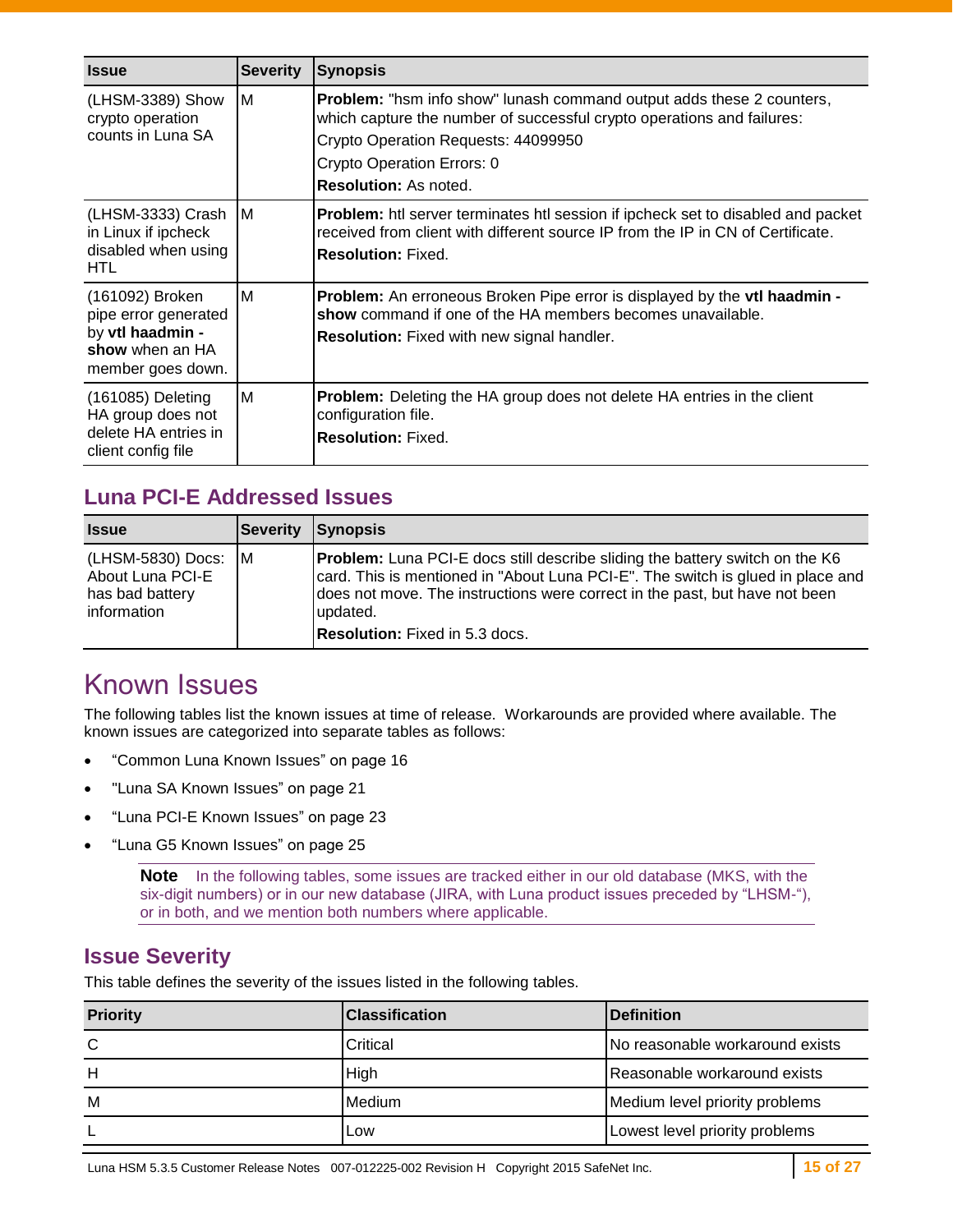## <span id="page-15-0"></span>**Common Luna Known Issues**

| <b>Issue</b>                                                                                                     | <b>Severity</b> | Synopsis                                                                                                                                                                                                                                                                                                                                                                                                                                                                                                                                                                                                                                                                                                                                                                                                                              |
|------------------------------------------------------------------------------------------------------------------|-----------------|---------------------------------------------------------------------------------------------------------------------------------------------------------------------------------------------------------------------------------------------------------------------------------------------------------------------------------------------------------------------------------------------------------------------------------------------------------------------------------------------------------------------------------------------------------------------------------------------------------------------------------------------------------------------------------------------------------------------------------------------------------------------------------------------------------------------------------------|
| (LHSM-7035) Can't<br>change partition<br>password to password                                                    | L               | <b>Problem:</b> On a PED-authorized HSM with firmware 6.20.0, the partition<br>challenge cannot be changed to "PASSWORD".<br>Workaround: n/a.                                                                                                                                                                                                                                                                                                                                                                                                                                                                                                                                                                                                                                                                                         |
| (LHSM-7032) RBS:<br>client can't read RBS<br>HSM information if rbs<br>doesn't already have a<br>partition       | M               | Problem: Remote Backup Service - The client cannot read RBS HSM<br>information if no partition exists in the RBS Backup HSM.<br>[user@myhost bin]# ./lunacm<br>LunaCM V2.3.3 - Copyright (c) 2006-2013 SafeNet, Inc.<br>Available HSM's:<br>Slot Id $\rightarrow$ 1<br>HSM Configuration -> Luna SA Slot (Failed to read<br>information from HSM)<br>Current Slot Id: 1<br>lunacm:>exit<br><b>Workaround:</b> Create a partition on the Backup HSM<br>[user@myhost bin]# ./lunacm<br>LunaCM V2.3.3 - Copyright (c) 2006-2013 SafeNet, Inc.<br>Available HSM's:<br>Slot Id $\rightarrow$ 1<br>HSM Label -> bck1<br>HSM Serial Number -> 7002333<br>HSM Model -> G5Backup<br>HSM Firmware Version -> 6.20.0<br>HSM Configuration -> Remote Backup HSM (PW) Backup<br>Device<br>HSM Status -> OK<br>Current Slot Id: 1<br>$l$ unacm: $>$ |
| (LHSM-6986) Warning<br>from install script on<br>Debian 6/64 client<br>install                                   | L               | Problem: During the full client install this warning/error appeared:<br>Unpacking lunajmt (from lunajmt_5.3.0-9_amd64.deb)<br>Setting up lunajmt (5.3.0-9)<br>Adding new version of lunajcprov<br>/usr/safenet/lunaclient/debian_pkgs<br>Use of uninitialized value \$postinst in length at<br>/usr/share/perl5/Alien/Package/Deb.pm line 741.<br>Workaround: The error appears to be a harmless coding issue in<br>/usr/share/perl5/Alien/Package/Deb.pm which comes with the alien package.<br>Ignore the message.                                                                                                                                                                                                                                                                                                                  |
| (LHSM-6968) Windows M<br>- cklog is missing when<br>only Luna Remote<br>Backup HSM is<br>installed               |                 | Problem: If only Luna Remote Backup is selected to be installed, the<br>installation directory and the win32 subfolder will not contain cklog. No error<br>message is shown.<br>Workaround: If you are installing Luna G5, also select Luna SA. This will<br>ensure that cklog is installed in the install directory and the win32 subfolder.                                                                                                                                                                                                                                                                                                                                                                                                                                                                                         |
| (LHSM-6967) Windows M<br>- cklog and shim are<br>missing in win32<br>directory when only<br>Luna G5 is installed |                 | Problem: If only Luna G5 is selected to be installed, the win32 directory will<br>not contain cklog and shim. No error message is shown.<br>Workaround: If you are installing Luna G5, also select Luna SA. This will<br>ensure that cklog and the shim are installed in the win32 directory.                                                                                                                                                                                                                                                                                                                                                                                                                                                                                                                                         |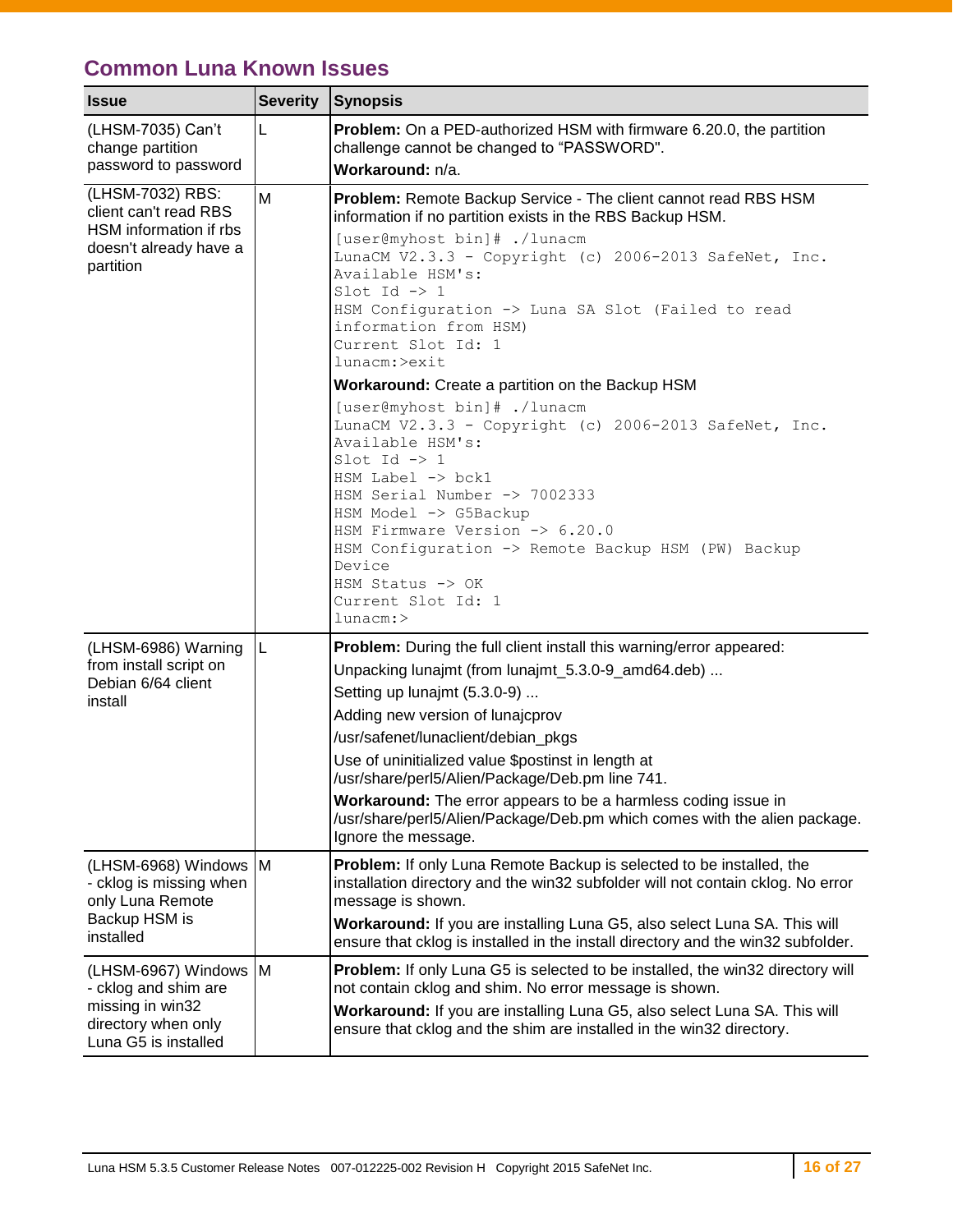| <b>Issue</b>                                                                                                                    | <b>Severity</b> | <b>Synopsis</b>                                                                                                                                                                                                                                                                                                                                                                                                                                                                                                                                                                                                 |
|---------------------------------------------------------------------------------------------------------------------------------|-----------------|-----------------------------------------------------------------------------------------------------------------------------------------------------------------------------------------------------------------------------------------------------------------------------------------------------------------------------------------------------------------------------------------------------------------------------------------------------------------------------------------------------------------------------------------------------------------------------------------------------------------|
| (LHSM-6864) Client:<br>not all tools work when<br>32bit lib used on<br>windows 64bit OS                                         | M               | <b>Problem:</b> With this release, we provide only the 32bit library on windows<br>64bit OS to support customer's 32bit app in windows 64bits OS; we don't<br>support our tools - like lunacm, vtl etc<br>Workaround: See special instructions for running 32-bit apps on 64-bit OS,                                                                                                                                                                                                                                                                                                                            |
|                                                                                                                                 |                 | in the Windows installation instructions of the main documentation.                                                                                                                                                                                                                                                                                                                                                                                                                                                                                                                                             |
| (LHSM-5827)<br>pedserver can't be<br>started due to<br>"LOGGER_init failed"                                                     | M               | Problem: Occasionally pedserver can fail stop/start with message.<br>PedServer.exe mode start<br>LOGGER init failed<br>Failed to initialize the logger. Exiting<br>Workaround: Reboot Windows.                                                                                                                                                                                                                                                                                                                                                                                                                  |
| (LHSM-5812,<br>MKS#176840) Crypto-<br>User cannot create<br>objects when using an<br>HA group                                   | M               | Problem: Some customers prefer operating as the Crypto User rather than<br>Crypto Officer. When operating in java the provider needs to create<br>certificate and public key objects, which are used ephemerally. Typically this<br>works, but when operating with an HA group the Crypto User receives a<br>failure message indicating it does not have permissions to perform the<br>CreateObject operation.<br>This is due to the Crypto User not having permission to perform network<br>replication / cloning.<br>The Crypto User should have permissions to replicate any object it is able to<br>create. |
|                                                                                                                                 |                 | Workaround: Perform these operations as Crypto Officer.                                                                                                                                                                                                                                                                                                                                                                                                                                                                                                                                                         |
| (LHSM-5811,<br>MKS#176989) lunacm<br>and ckdemo display<br>negative numbers for<br>HA slot                                      | M               | Problem: With command lunacm:>ha list<br>HA Group Number displays a negative number.<br>However command "slot list" displays a proper number for HSM Serial<br>Number<br>In ckdemo choose option (11) Slot Info, then select an HA Virtual Card Slot,<br>no serial number information displayed for group or member. However option<br>(12) Token Info has more details about the slot.<br>Workaround: Just be aware of the numbering discrepancy.                                                                                                                                                              |
| (LHSM-5793)<br>appliance: "err Luna<br>PED Client[2228]: error<br>: 0 : Error scanning log<br>files"                            | M               | Problem: Seeing "err Luna PED Client[2228]: error : 0 : Error scanning log<br>files", and all logs remain in hsm and not being transfered to host.<br>Workaround: None.                                                                                                                                                                                                                                                                                                                                                                                                                                         |
| (LHSM-5790) "lunacm"<br>doesn't display other<br>HSM's connected with<br>broken htl client<br>connection                        | IМ              | Problem: "lunacm" doesn't display other HSM's connected with broken htl<br>client connection<br>Workaround: If you stop the HTL service while lunacm is running, stop<br>lunacm also. Do not try to use HTL in an already-running lunacm session.                                                                                                                                                                                                                                                                                                                                                               |
| (LHSM-5768) Windows<br>installer - when<br>modifying existing Luna<br>Client, extra selected<br>components are not<br>installed | M               | Problem: When trying to modify an already-installed Luna Client on<br>Windows we have the option to select any extra component we want, but the<br>selected additional components are not actually installed.<br>The installer gives no error message.<br>Workaround: When modifying an existing installed Luna Client, on<br>Windows, choose to install a Luna Product and ALL its sub-features. THEN<br>deselect any that are not needed, and the remaining desired files are<br>installed correctly.                                                                                                         |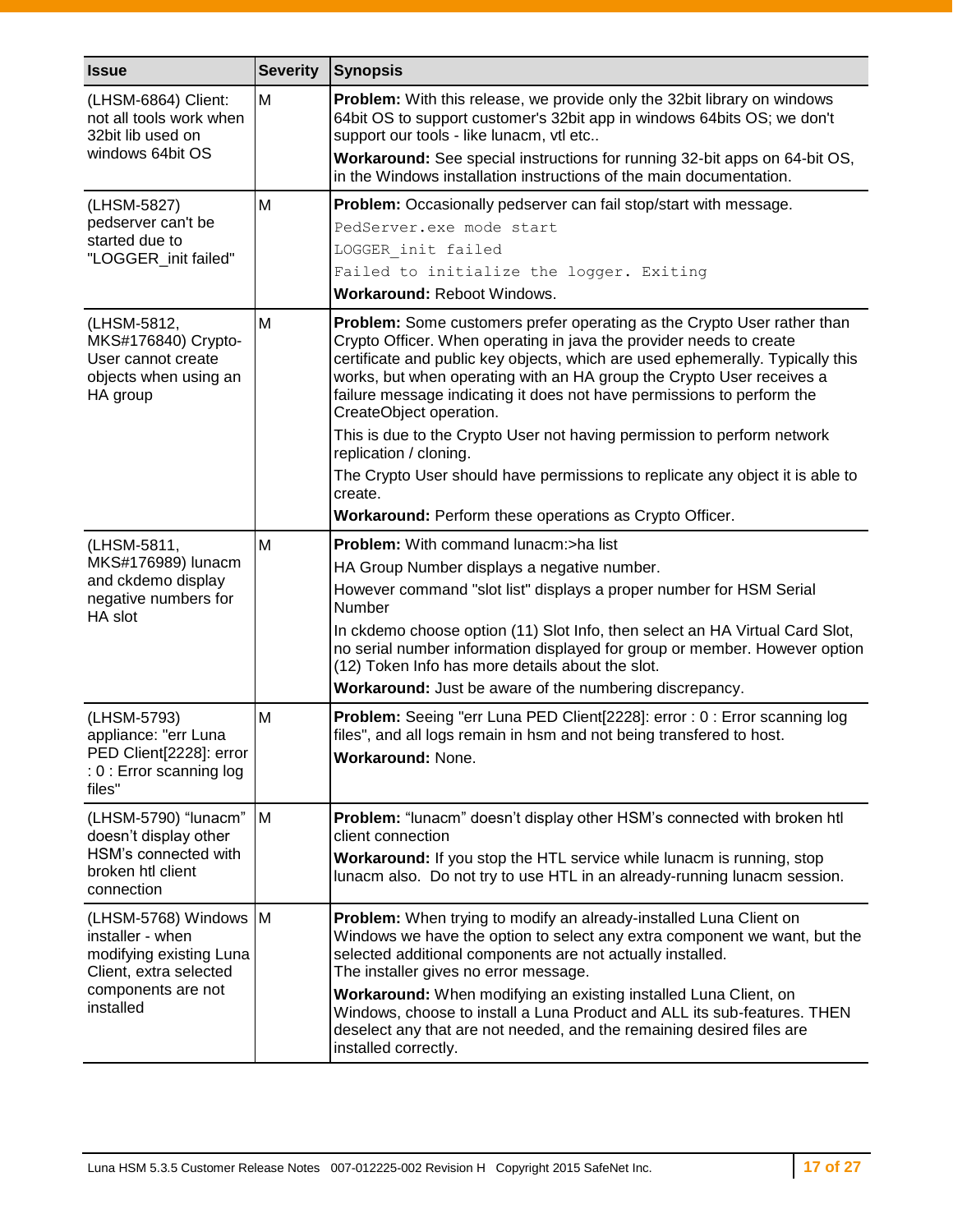| <b>Issue</b>                                                                               | <b>Severity</b> | <b>Synopsis</b>                                                                                                                                                                                                                                                                                                                                                                                                                                                                                                                                                                                                                                                                                                                                                                                                                          |
|--------------------------------------------------------------------------------------------|-----------------|------------------------------------------------------------------------------------------------------------------------------------------------------------------------------------------------------------------------------------------------------------------------------------------------------------------------------------------------------------------------------------------------------------------------------------------------------------------------------------------------------------------------------------------------------------------------------------------------------------------------------------------------------------------------------------------------------------------------------------------------------------------------------------------------------------------------------------------|
| (LHSM-3319) Audit<br>logging trace-ability of<br>"who" is broken<br>sometimes              | H               | <b>Problem:</b> Under some circumstances the Luna client's use of the HSM's<br>external log call fails to associate the client process name with the correct<br>access ID. As such, the HSM's audit logs cannot always trace entries all the<br>way back to a client's process name/id.<br>Workaround: None.                                                                                                                                                                                                                                                                                                                                                                                                                                                                                                                             |
| (LHSM-2864) HA Key<br>gens don't recover<br>properly when<br>recovering the primary.       | M               | Problem: In an HA environment, configure for auto-recovery.<br>Launch multitoken with 10 threads performing key gens<br>Fail the secondary and recover - everything works.<br>Fail the primary - it switches over to do the key gens on the secondary.<br>Recover the primary and wait; the app fails with CKR_CANCEL<br>Workaround: None. Can be avoided if you do not have multiple clients<br>connected to the HA slot.                                                                                                                                                                                                                                                                                                                                                                                                               |
| $(190453)$ RBS host app M<br>does not display a<br>message in case of a<br>wrong password. |                 | Problem: The RBS host application does not display an error message, in<br>case the user enters a wrong password.<br>Workaround: None.                                                                                                                                                                                                                                                                                                                                                                                                                                                                                                                                                                                                                                                                                                   |
| $(190048)$ RBS host app M<br>crashes on access<br>when Luna Backup<br>HSM removed          |                 | Problem: If a Luna [Remote] Backup HSM is removed from its host after the<br>RBS daemon is running, the RBS app will crash on attempted access.<br>Scenario 1:<br>- have running RBS daemon with Backup HSM connected, have remote host<br>configured to use RBS<br>- power-off or remove USB cable from Backup HSM<br>- launch lunacm on remote host; RBS daemon will crash<br>Scenario 2:<br>- have running RBS daemon with Backup HSM connected, have remote host<br>configured to use RBS<br>- launch lunacm on remote host<br>- power-off or remove USB cable from Backup HSM<br>- run remote backup; RBS daemon will crash<br>Workaround: The Backup HSM must be connected to the host computer to<br>get the RBS daemon running, and RBS must be stopped before you<br>disconnect the USB cable or power-off the Luna Backup HSM. |
| (188646) Windows<br>"remove" from msi<br>installer doesn't remove<br>client                | L               | <b>Problem:</b> Windows "remove" from the LunaClient.msi installer should allow<br>customer to remove Luna HSM client completely. Currently, it takes you<br>through the menus, runs through the motions, and results in no changes for<br>installed client.<br>Workaround: Invoke Start > Control Panel > Programs > Uninstall a<br>program (or the equivalent sequence in your version of Windows).                                                                                                                                                                                                                                                                                                                                                                                                                                    |
| (188269) Windows<br>"repair" does not work<br>from msi installer                           | L               | Problem: In Windows, the Repair option from the LunaClient. MSI installer<br>does nothing.<br>Workaround: From Control Panel, go to Programs and Features, and select<br>the Repair option.                                                                                                                                                                                                                                                                                                                                                                                                                                                                                                                                                                                                                                              |
| (188266) Windows<br>"modify" does not<br>modify the installed<br>Luna Client               | L               | Problem: Windows Modify (in Windows Programs and Features) should<br>allow you to add/remove Luna HSM components. Currently, it takes you<br>through the menus, runs through the motions, and results in no changes to<br>your configuration.<br>Workaround: Using Programs and Features (accessed via Windows Control<br>Panel, or other means), uninstall LunaClient software completely, and then<br>re-install it with the required components.                                                                                                                                                                                                                                                                                                                                                                                      |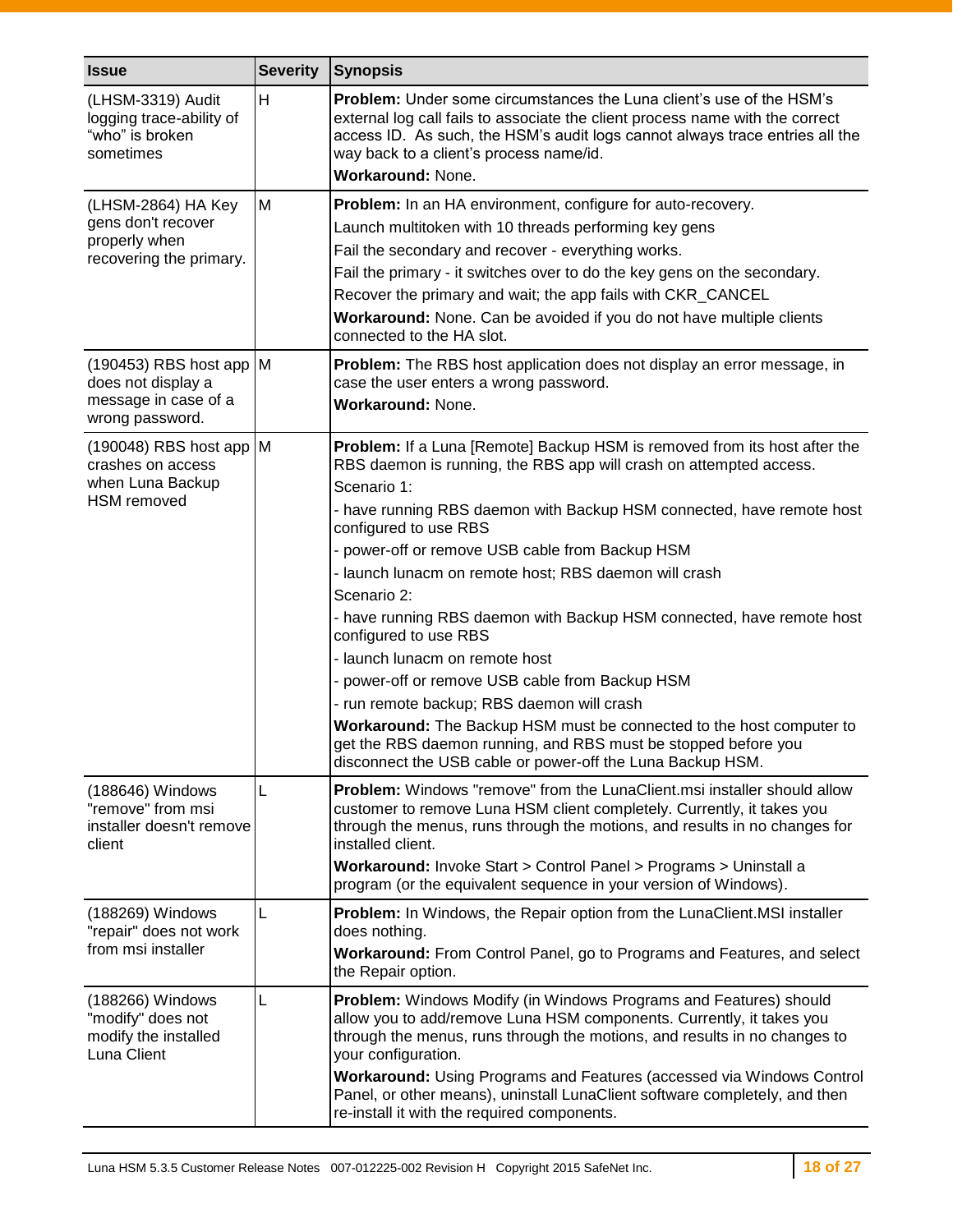| <b>Issue</b>                                                                                                                                                  | <b>Severity</b> | <b>Synopsis</b>                                                                                                                                                                                                                                                                                                                                                                                                                                                                                                                                                                                                                                                                                                           |
|---------------------------------------------------------------------------------------------------------------------------------------------------------------|-----------------|---------------------------------------------------------------------------------------------------------------------------------------------------------------------------------------------------------------------------------------------------------------------------------------------------------------------------------------------------------------------------------------------------------------------------------------------------------------------------------------------------------------------------------------------------------------------------------------------------------------------------------------------------------------------------------------------------------------------------|
| (187000) 32-bit JVM<br>Java on 64-bits<br>CentOS does not run if<br>SELinux is enabled                                                                        |                 | Problem: If SELinux is enabled, you cannot run a 32-bit JVM on a 64-bit OS.<br><b>Workaround: Disable SELinux.</b>                                                                                                                                                                                                                                                                                                                                                                                                                                                                                                                                                                                                        |
| (186046) The -p and<br>-password options for<br>the partition login<br>command are not<br>recognized for HA slots                                             | M               | Problem: If you use the -p <password> or -password <password> options<br/>for the partition login command when logging into an HA slot, the option is<br/>not recognized and you are prompted to enter the password.<br/>Workaround: Do not use the -p or -password options when logging into an<br/>HA slot. You will be prompted for the password instead.</password></password>                                                                                                                                                                                                                                                                                                                                        |
| (LHSM-5795<br>MKS185978) Cannot<br>use <b>lunacm</b> to restore<br>a backup partition                                                                         | M               | Problem: If you attempt to use lunacm to restore a partition from a Luna<br>backup HSM, lunacm is unable to find the partition and the backup fails.<br>Workaround: Use vtl to restore backup partitions.                                                                                                                                                                                                                                                                                                                                                                                                                                                                                                                 |
| (183503) LunaProvider: M<br><b>ECDH with KDF does</b><br>not work in some<br>situations                                                                       |                 | Problem: ECDH with KDF provide interoperability between the Luna<br>provider and the BC provider, when performing CMS operations, by including<br>shared information, such as key length and algorithm with, each request.<br>However, this information is not included for non-CMS operations, which<br>might cause secret key derivations to fail.<br>Workaround: None.                                                                                                                                                                                                                                                                                                                                                 |
| (183431) Crypto<br><b>Command Center fails</b><br>to initialize a device if<br>only 1 HSM admin<br>login attempts is left<br>before zeroization               | M               | Problem: If you enter the wrong password twice on the Crypto Command<br>Center Initialize Device page, the device will not be initialized if the correct<br>password is entered on the third attempt. It will also not be zeroized.<br>Workaround: Ensure that you enter the correct password on the first or<br>second attempt.                                                                                                                                                                                                                                                                                                                                                                                          |
| (182201) JCPROV<br>HALogin API does not<br>work                                                                                                               | M               | Problem: The JCPROV HALogin API does not work.<br>Workaround: None.                                                                                                                                                                                                                                                                                                                                                                                                                                                                                                                                                                                                                                                       |
| (180921) Drivers install M<br>incompletely when<br>devices are not<br>connected - Luna G5,<br>Luna Remote Backup<br>HSM and Luna Remote<br><b>PED drivers</b> |                 | Problem: On both Windows 2003 32-bit and Windows 2008 R2 when<br>installing the USB drivers (Luna G5, Luna Remote Backup HSM and Luna<br>Remote PED products), with the devices not connected, the drivers are<br>partially installed as the .inf files are installed but not the .sys files.<br>If the devices are connected before installing the drivers, they are installed<br>properly and work fine.<br>Workaround: 1) Connect the devices before installing LunaClient.<br>2) If LunaClient software (which includes the drivers) is installed before<br>devices are connected, then connect the device(s), reboot the computer, and<br>allow Windows to discover the new devices and complete the driver install. |
| $(180345)$ and $(170626)$<br>change of PED related<br>timeout setting requires<br>pedclient restarting,<br>which has impact on<br>audit logging               | lH.             | <b>Problem:</b> While testing remote backup with a single Remote PED case, it<br>was found that timeout happens during backing up. To complete a backup,<br>pedtimeout3 value must increase in the configuration file. For the change to<br>take effect, pedclient and the client application must be restarted. Because<br>peclient is shared with audit logging, restarting has an impact on audit<br>logging. Pedclient should pick up the change without restarting.<br>Workaround: None. For Luna PCI-E, audit logging is affected when the<br>restart is performed. In Luna SA, there is no provision to restart pedclient,<br>and therefore no way to make a timeout change effective.                             |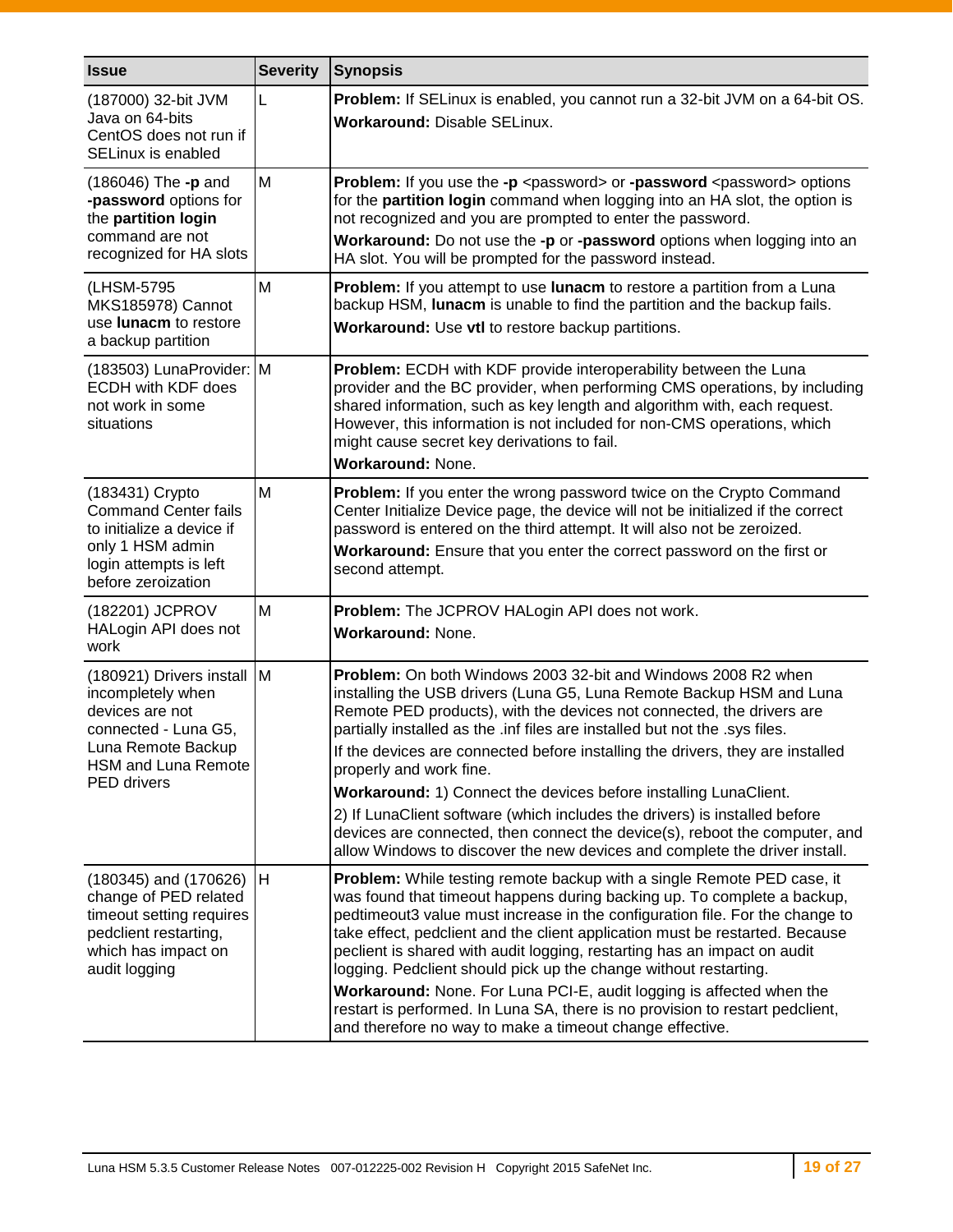| <b>Issue</b>                                                                                                        | <b>Severity</b> | Synopsis                                                                                                                                                                                                                                                                                                                                                                                                                                                                                                                |
|---------------------------------------------------------------------------------------------------------------------|-----------------|-------------------------------------------------------------------------------------------------------------------------------------------------------------------------------------------------------------------------------------------------------------------------------------------------------------------------------------------------------------------------------------------------------------------------------------------------------------------------------------------------------------------------|
| (179677) Ambiguous<br>LunaProvider error<br>message when<br>libLunaAPI incorrect or<br>not found                    |                 | <b>Problem:</b> When the LunaProvider cannot find the libLunaAPI library, or if the<br>libLunaAPI library is incorrect, the following message is displayed:<br>Failed to load LunaAPI and LunaAPI 64 libraries<br>This message is ambiguous in that it is displayed on both 32 and 64-bit<br>operating systems, potentially causing confusion.<br>Workaround: None.                                                                                                                                                     |
| $(176696)$ Unable to use M<br>cmu to import p12/PFX<br>files                                                        |                 | Problem: If you attempt to use the cmu importkey command to import a<br>p12/PFX file, the operation fails with an error message.<br>Workaround: None.                                                                                                                                                                                                                                                                                                                                                                   |
| (176594) Java 7 library $ H $<br>path issues on<br>Windows 2008 R2                                                  |                 | <b>Problem:</b> When installed in the default location, Java 7 might not find and<br>load LunaAPI.dll on Windows 2008 64.<br>Workaround: If the JSP does not work, copy LunaAPI.dll to the current<br>directory (or any directory in the path such as C:\windows\system32) to<br>resolve the issue.                                                                                                                                                                                                                     |
| (173299) jMultiToken<br>does not support<br>rsa186 -3 keygen                                                        | M               | Problem: There is no option for rsa186 -3 keygen when you run jMultitoken.<br>Workaround: None.                                                                                                                                                                                                                                                                                                                                                                                                                         |
| (172230) jMultitoken<br>does not support<br><b>ECIES and KCDSA</b>                                                  | M               | Problem: jMultitoken does not support ECIES and KCDSA<br>Workaround: Use multitoken.                                                                                                                                                                                                                                                                                                                                                                                                                                    |
| (168352) LunaProvider<br>fails to sign with RSA<br>keys that have a<br>modulus that is not<br>evenly divisible by 8 | M               | Problem: The LunaProvider.jar (all versions) fails when performing a sign<br>operation with an RSA key that has a modulus which is not evenly divisible<br>by 8. The provider uses the key modulus (size) to determine how to construct<br>the buffer for the signature value, but in the case of a key with a leading 0, or<br>a non-standard sized key (we do not generate those keys, but they are<br>allowed) a buffer will be generated which is too short.<br>Workaround: None.                                   |
| (161087) The sysconf<br>ntp deleteserver<br>command allows<br>deletion of the NTP<br>pseudo IP<br>(127.127.1.0)     | M               | Problem: If NTP loses synchronization with the remote server, it will<br>synchronize against itself using pseudo IP address 127.127.1.0 until it can<br>start synchronizing with the remote server again. Although you should be<br>prevented from deleting this pseudo IP address, deletion is allowed using the<br>sysconf ntp deleteserver command.<br>Workaround: None. Use caution when using the sysconf ntp deleteserver<br>command to ensure that you do not delete the NTP pseudo IP address<br>(127.127.1.0). |
| (161075) SunPKCS11<br>Provider: Bad DSA<br>Signature returns<br>CKR_DEVICE_ERROR                                    | M               | <b>Problem:</b> When the Java SunPKCS11 Provider validates the DSA<br>signatures on the providers listed in the java.security file it encounters a bad<br>signature (S is greater than Q). As a result, the HSM returns a<br>CKR_DEVICE_ERROR, causing a Java exception.<br><b>Workaround: None.</b>                                                                                                                                                                                                                    |
| (161071) LunaProvider<br>does not fully support<br>third-party created<br>double length DESede<br>keys              | M               | Problem: DESede keys created using a third-party Java provider are<br>assumed to be 24 bytes long, although 16-byte keys are also possible.<br>Attempting to unwrap a 16-byte DESede key onto the HSM using the<br>LunaProvider causes the operation to fail.<br>Workaround: Create a new DESede key which repeats the first 8 bytes in<br>the last 8 bytes. For example, a key with the value 12345678ABCDEFGH<br>becomes 12345678ABCDEFGH12345678.                                                                    |
| (161067) IIS server<br>cannot bind with<br>lunaCSP (Windows<br>2008 R2 64-bit)                                      | M               | <b>Problem:</b> IIS server cannot bind with lunaCSP (Windows 2008 R2 64-bit)<br>Workaround: None.                                                                                                                                                                                                                                                                                                                                                                                                                       |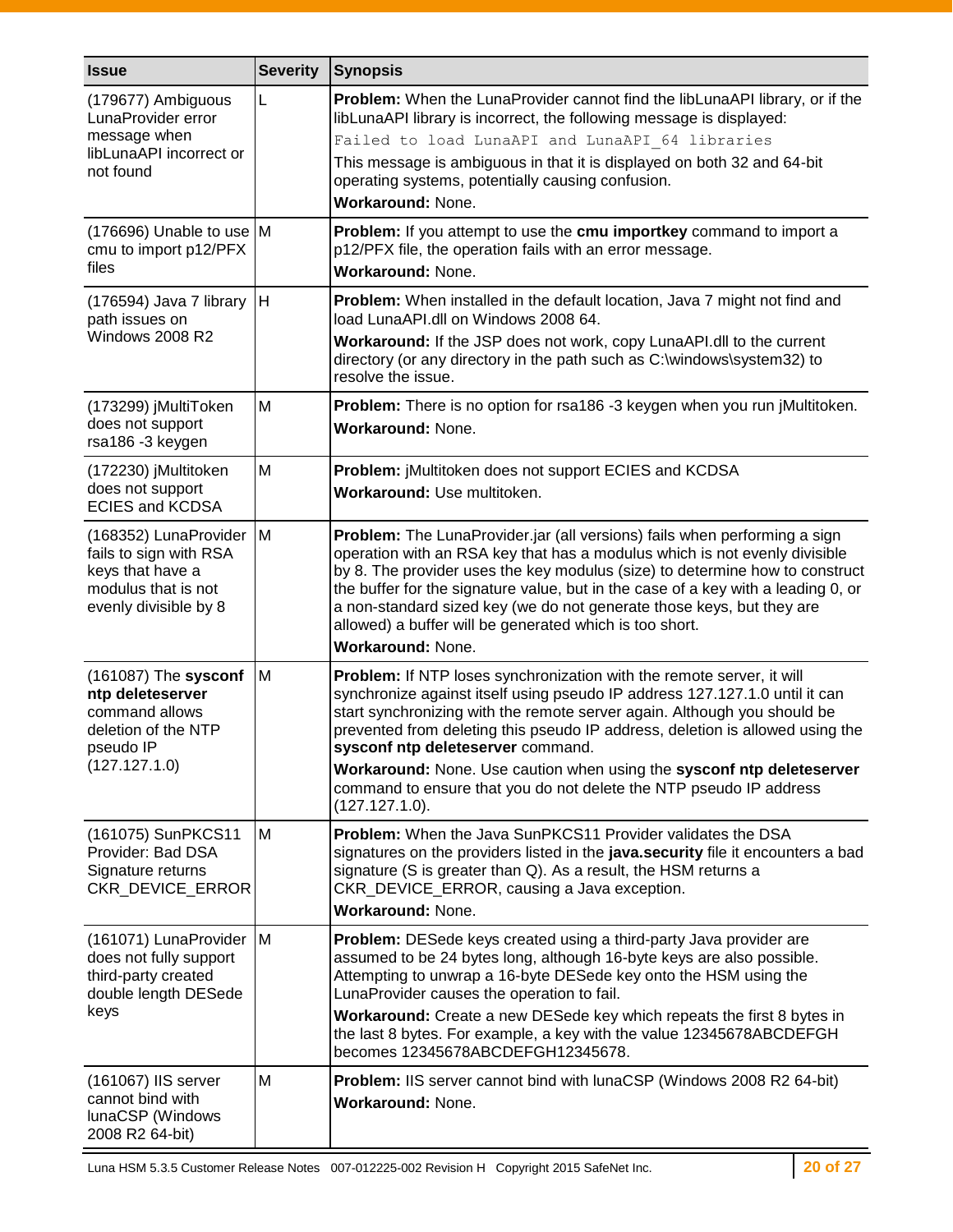| <b>Issue</b>                                                                | <b>Severity</b> | <b>Synopsis</b>                                                                                                                                                                                                                                                                                                                 |
|-----------------------------------------------------------------------------|-----------------|---------------------------------------------------------------------------------------------------------------------------------------------------------------------------------------------------------------------------------------------------------------------------------------------------------------------------------|
| (161059) G5 PKI<br>bundle HA feature does<br>not recover from USB<br>unplug |                 | <b>Problem:</b> If the USB cable connecting a Luna G5 and Luna SA in a PKI<br>bundle HA configuration is disconnected, traffic does not recover when the<br>USB cable is reconnected.<br>Workaround: Restart the client applications.                                                                                           |
| (161045) RADIUS<br>authentication currently<br>unsupported                  | M               | Problem: Although RADIUS user authentication is available in this release, it<br>has not been adequately tested and is therefore not officially supported.<br>Workaround: None. Although you can use the feature, it is unsupported.<br>SafeNet is working to complete verification of the feature in the post-GA<br>timeframe. |

## <span id="page-20-0"></span>**Luna SA Known Issues**

| <b>Issue</b>                                                                                                                                                              | <b>Severity</b> | <b>Synopsis</b>                                                                                                                                                                                                                                                                                                                                                                                                                                                                                 |
|---------------------------------------------------------------------------------------------------------------------------------------------------------------------------|-----------------|-------------------------------------------------------------------------------------------------------------------------------------------------------------------------------------------------------------------------------------------------------------------------------------------------------------------------------------------------------------------------------------------------------------------------------------------------------------------------------------------------|
| (LHSM-7052/2863)<br>Auto and manual                                                                                                                                       | M               | Problem: When a system is configured for auto-recovery, running the manual<br>vtl haAdmin recovery option causes errors randomly.                                                                                                                                                                                                                                                                                                                                                               |
| recovery conflict<br>during recovery                                                                                                                                      |                 | Workaround: Avoid manual recovery when system is configured for HA auto-<br>recovery.                                                                                                                                                                                                                                                                                                                                                                                                           |
| (LHSM-6856)<br>appliance: status of<br>"HSM Admin login<br>attempts left" in hsm<br>show command<br>shows incorrectly<br>after three<br>consecutive hsm<br>login failures | М               | Problem: After three consecutive hsm login failures, "HSM Admin login<br>attempts left" in output of hsm show command still shows "1 before HSM<br>zeroization!" while hsm has been zeroized. It should show "hsm zeroized".<br><b>Workaround:</b> Until this is fixed, be aware of the number of bad login attempts<br>since the last successful login.                                                                                                                                        |
| (LHSM-5824,<br>MKS161028)<br>unmasking has been<br>set as disallowed<br>after migrating Luna<br>SA from 5.0                                                               | M               | <b>Problem:</b> After migrating a Luna SA from version 5.0, found that unmasking in<br>hsm policy has been set as disallowed which potentially blocks key migration<br>from a SIM configuration. This is a very rare case and requires a destructive<br>capability/policy change; a general solution is not contemplated, due to the<br>small number of customers potentially affected.<br>Workaround: If the situation applies to your Luna HSMs, contact SafeNet<br><b>Technical Support.</b> |
| (LHSM-3845,<br>MKS#182861)<br><b>Incorrect Message</b><br>Authentication error<br>in Weblogic and Luna<br>SA Integration                                                  | H               | Problem: Problem integrating Luna SA 5.x with Oracle WebLogic. Message<br><b>Authentication Error.</b><br>Currently, Luna SA is not integrated with Oracle WebLogic because of a<br>message authentication problem that developers from the two companies are<br>working to resolve.<br>Workaround: None.                                                                                                                                                                                       |
| (LHSM-3419) Bug in<br>key activation and<br>deactivation<br>command logic in<br>lush                                                                                      | M               | Problem: Lunash says that Keys in HardWare is not configured/activated,<br>when in fact it is.<br>lunash: >ntls sh<br>NTLS Keys In HW is NOT configured<br>The NTLS is NOT activated<br>NTLS bound to network device: eth1 IP Address:<br>"172.20.13.213" (eth1)<br>On the HSM:<br>Misc = { ToolsDir = /usr/lunasa/bin; KeysInHW = Yes;<br>AppIdMajor = 1; AppIdMinor = 2; NtlsSSLOps = All; }<br>Workaround: Ignore.                                                                           |
|                                                                                                                                                                           |                 |                                                                                                                                                                                                                                                                                                                                                                                                                                                                                                 |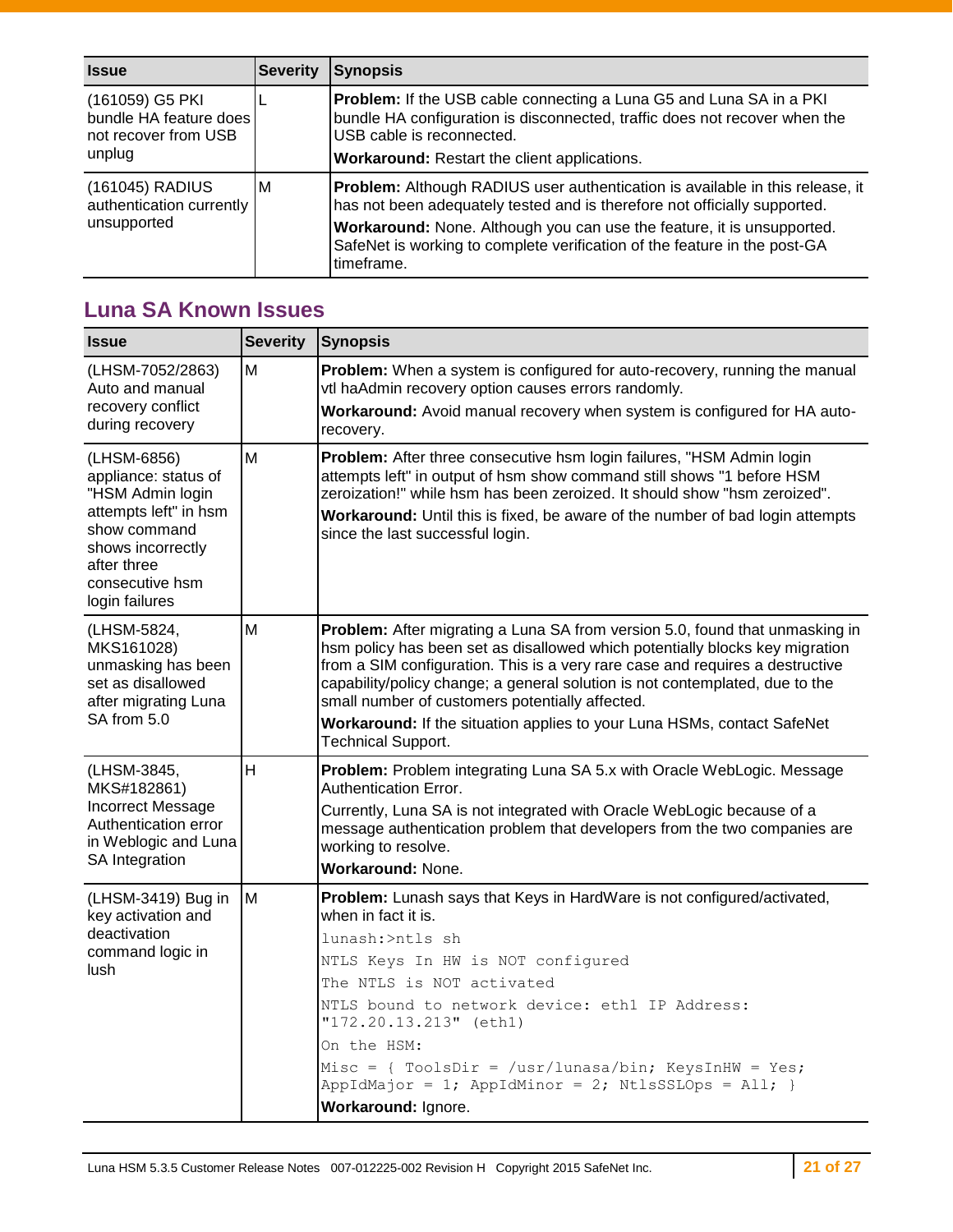| <b>Issue</b>                                                                                                              | <b>Severity</b> | <b>Synopsis</b>                                                                                                                                                                                                                                                                                                                                                               |
|---------------------------------------------------------------------------------------------------------------------------|-----------------|-------------------------------------------------------------------------------------------------------------------------------------------------------------------------------------------------------------------------------------------------------------------------------------------------------------------------------------------------------------------------------|
| (LHSM-3392) Salogin M<br>displays "Login<br>successful" after<br>closing session                                          |                 | Problem: After processing cmd "./salogin -o", it shows "Login successful",<br>instead of displaying something like "session closed successfully".<br>Workaround: Ignore.                                                                                                                                                                                                      |
| (LHSM-3332) ipcheck M<br>not implemented for<br><b>HTL</b>                                                                |                 | Problem: Disabling ipcheck is desirable for certain client situations, such as<br>when NAT occurs between client and Luna SA. HTL server terminates the HTL<br>session if ipcheck is disabled and a packet is received from a client with a<br>source IP that does not match IP used to create the NTLS certificate.<br>Workaround: Use without HTL when ipcheck is disabled. |
| (186997) Erroneous<br>message displayed<br>during firmware<br>upgrade                                                     | M               | Problem: During a firmware upgrade, the following error message might be<br>displayed:<br>EncryptInit() using PE1746 failed, disabling PE1746.: Cannot allocate<br>memory<br>You can ignore this message.<br>Workaround: None.                                                                                                                                                |
| (189609) LunaCM<br>does not display<br>other HSM's<br>connected with<br>broken htl client<br>connection                   | H               | Problem: LunaCM does not display other HSM's connected with broken htl<br>client connection.<br>Workaround: If you stop the HTL service while lunacm is running, stop<br>lunacm too. Do not use HTL in an already-running lunacm session                                                                                                                                      |
| $(184186)$ The number M<br>of retries specified in<br>the <b>vtl haadmin</b><br>autoRecovery -retry<br>command is ignored |                 | Problem: If you use the vtl haadmin autoRecovery -retry <retries><br/>command to specify an explicit number of retries for a failed HA member, the<br/>specified value is ignored, and an unlimited number of retry attempts are<br/>performed instead.<br/>Workaround: None.</retries>                                                                                       |
| (171722) lunacm slot M<br>partitionList<br>command displays<br>incorrect name for<br>Luna SA network<br>slots             |                 | Problem: Rather than displaying the correct slot name, the slot partitionList<br>command displays the name of the partition configured for client use with the<br>crystoki.ini (Windows) or Chrystoki.conf (Linux) file.<br>Workaround: None.                                                                                                                                 |
| (161105) Intermittent M<br>faults when stopping<br>or starting NTLS on<br>an HA member                                    |                 | Problem: Very rarely, a segmentation fault, broken pipe, or application exit<br>might occur when stopping or starting NTLS on an HA member.<br>Workaround: None.                                                                                                                                                                                                              |
| (161104) Extraneous<br>information displayed<br>by ckdemo HA Status<br>option (option 52)                                 | M               | Problem: The ckdemo HA Status option (option 52) displays extraneous<br>information. For example:<br>Enter your choice : 52<br>HA group 1150485010 status<br>HSM 224213213691 - CKR_UNKNOWN (extraneous information)<br>HSM 150485010<br>- CKR_OK<br>HSM 150576010<br>- CKR_OK<br>Status: Doing great, no errors (CKR_OK)<br>Workaround: Ignore the extraneous information.   |
| (161028) SIM key<br>migration to Luna SA<br>5.1 requires<br>application of a<br>destructive CUF                           | н               | <b>Problem:</b> SIM key migration from Luna SA 4.x to Luna SA 5.1 does not work<br>using the standard configuration.<br>Workaround: To use SIM key migration on Luna SA 5.1, you must contact<br>Safenet support to receive a destructive CUF that, once applied, enables<br>unmasking.                                                                                       |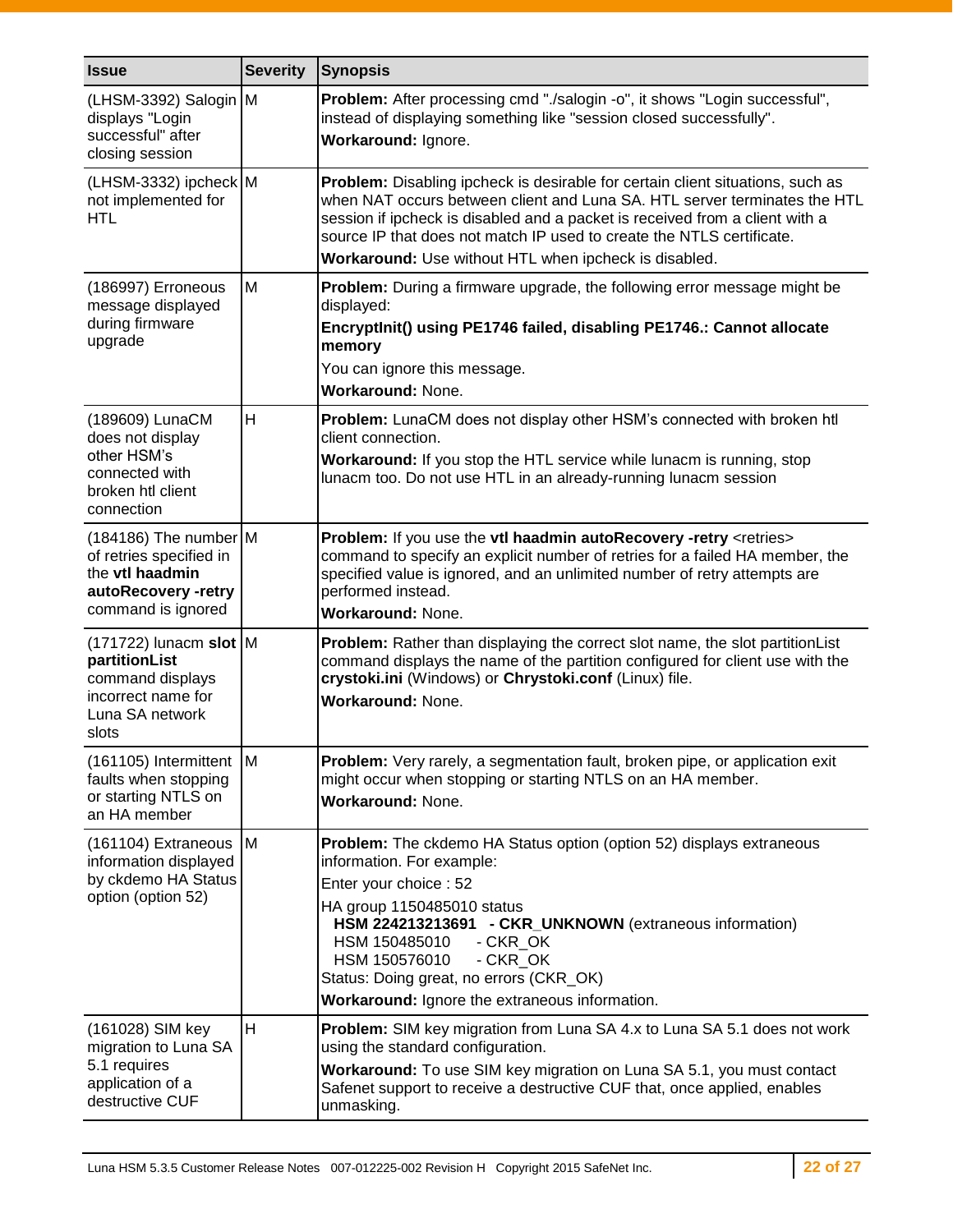| <b>Issue</b>                                                              | <b>Severity</b> | <b>Synopsis</b>                                                                                                                                                                                                                                                                                                                                                                                                                                                                                                                                                     |
|---------------------------------------------------------------------------|-----------------|---------------------------------------------------------------------------------------------------------------------------------------------------------------------------------------------------------------------------------------------------------------------------------------------------------------------------------------------------------------------------------------------------------------------------------------------------------------------------------------------------------------------------------------------------------------------|
| (161002) Luna SA<br>client unable to<br>access more than 16<br>appliances | ΙM              | <b>Problem:</b> When adding more than 16 appliances to a client, only the first 16<br>are seen in vtl verify or in ckdemo's list of available slots. In addition, if you<br>add appliances number 17 and 18, and then delete some of the first 16<br>appliances the additional appliances are still not seen by the client. If those<br>same appliances (17 and 18) are deleted and then re-added after deleting<br>lower slot appliances they will be re-added at lower slot numbers and then be<br>able to be accessed by the client.<br><b>Workaround: None.</b> |

## <span id="page-22-0"></span>**Luna PCI-E Known Issues**

| <b>Issue</b>                                                                                                            | <b>Severity</b> | <b>Synopsis</b>                                                                                                                                                                                                                                                                                                                                                                                                                                                                                                                                                                                                                                                       |
|-------------------------------------------------------------------------------------------------------------------------|-----------------|-----------------------------------------------------------------------------------------------------------------------------------------------------------------------------------------------------------------------------------------------------------------------------------------------------------------------------------------------------------------------------------------------------------------------------------------------------------------------------------------------------------------------------------------------------------------------------------------------------------------------------------------------------------------------|
| (189565) Client tools<br>fail to contact PCI-E<br>card on Solaris 11<br>Sparc T-5120 server.                            | M               | Problem: Client tools fail to contact PCI-E card on Solaris 11 Sparc T-5120<br>server.<br><b>Workaround: None</b>                                                                                                                                                                                                                                                                                                                                                                                                                                                                                                                                                     |
| (160971) lunacm<br>unable to read<br>information from the K6                                                            | M               | Problem: Intermittent issue where lunacm reported that it was not able to<br>read information from the HSM.<br>Workaround: Use vreset to get the HSM responding again.                                                                                                                                                                                                                                                                                                                                                                                                                                                                                                |
| (160856) The function<br>GetConfigurationEntry()<br>in the<br>ChrystokiConfiguration<br>class does not work<br>properly | ΙM              | Problem: The function GetConfigurationEntry() in the ChrystokiConfiguration<br>class does not work properly.<br>This function is used on Linux/Unix to parse the .conf file.<br>If your conf file contains the following<br>Chrystoki $2 = \{$<br>LibUNIX64=/dummy;<br>LibUNIX=/usr/lib/libCryptoki2.so;<br>GetConfigurationEntry() will incorrectly try to use the LibUNIX64 entry<br>because it only tries to match "LibUNIX" and ignores the rest.<br>This function should be more specific when it is comparing strings.<br>Workaround: Use one or the other entry in .conf file, or adjust the order of<br>the entries so that the desired entry is found first. |
| (160806) setlegacy<br>domain does not<br>accept default domain<br>in ckdemo                                             | L               | <b>Problem:</b> During key migration testing from PCM to PCI5.0, it was found<br>that there is no way to input default which is an empty string for<br>setlegacydomain in ckdemo. In this case, there is no way to do key migration<br>with ckdemo if PCM PW-Auth was using default domain.<br>Workaround: Use lunacm.                                                                                                                                                                                                                                                                                                                                                |
| (160774) cmu<br>generatekeypair for<br>DSA does not accept<br>subprime in interaction<br>mode                           | M               | Problem: cmu generatekeypair for DSA does not accept subprime in<br>interaction mode while it has been accepted in command line mode.<br>Workaround: Use command-line mode.                                                                                                                                                                                                                                                                                                                                                                                                                                                                                           |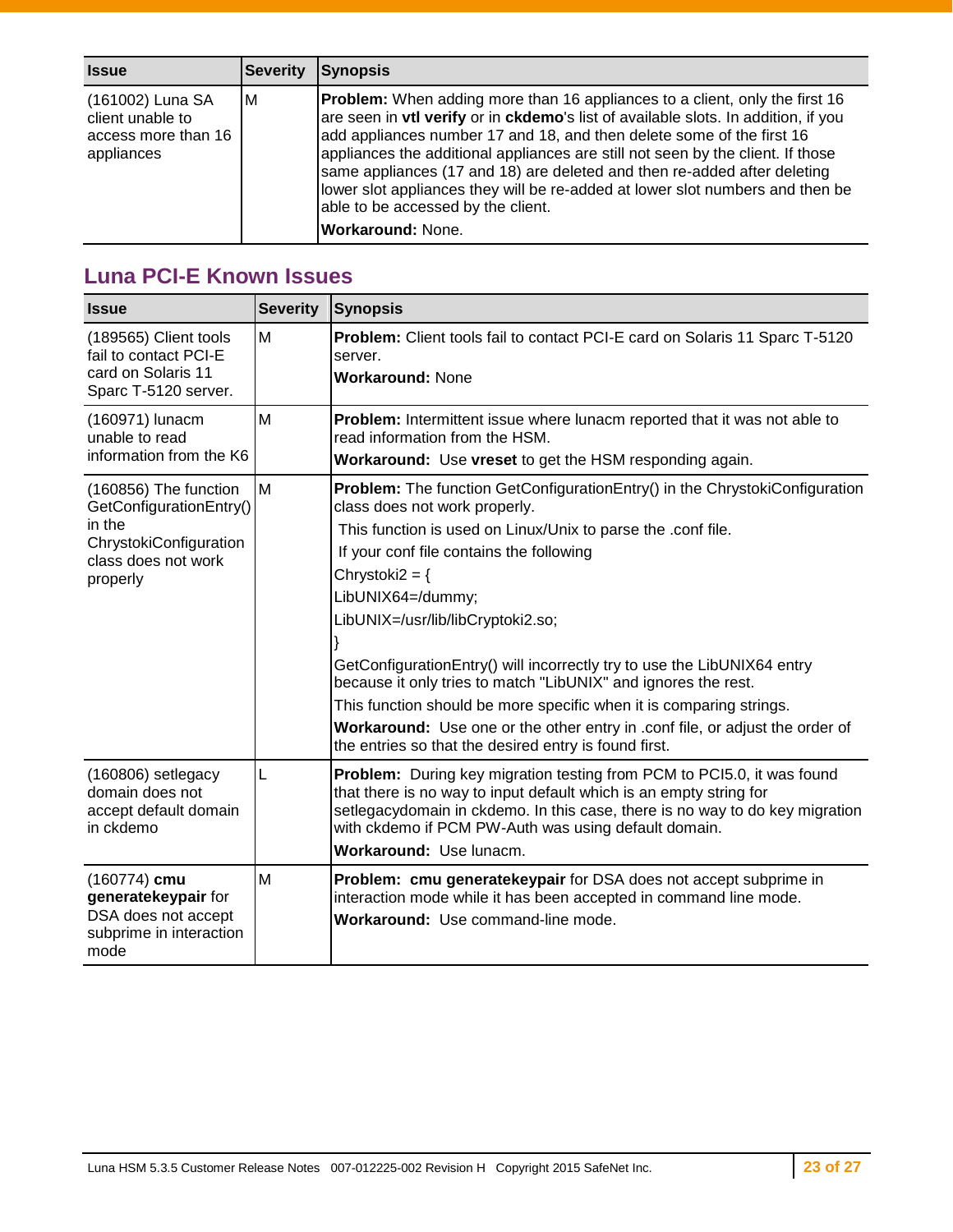| <b>Issue</b>                                                 | <b>Severity</b> | <b>Synopsis</b>                                                                                                                                                                                                                                                              |
|--------------------------------------------------------------|-----------------|------------------------------------------------------------------------------------------------------------------------------------------------------------------------------------------------------------------------------------------------------------------------------|
| (160765) Adding or<br>removing a member to                   | L               | Problem: Cannot add/remove a member from an HA group using the serial<br>number of the HSM.                                                                                                                                                                                  |
| an HA group using                                            |                 | lunacm:> ha r -se 753951 -g myHA -p userpin                                                                                                                                                                                                                                  |
| HSM serial number is<br>broken                               |                 | Error: Failed to open a user session on slot 0.                                                                                                                                                                                                                              |
|                                                              |                 | Command Result: 0x3 (CKR_SLOT_ID_INVALID)                                                                                                                                                                                                                                    |
|                                                              |                 | lunacm:>                                                                                                                                                                                                                                                                     |
|                                                              |                 | Workaround: Add/remove with the slot number.                                                                                                                                                                                                                                 |
|                                                              |                 | lunacm:>ha r -slot 3 -group myHA -password userpin                                                                                                                                                                                                                           |
|                                                              |                 | Member 753951 successfully removed from group myHA. New group                                                                                                                                                                                                                |
|                                                              |                 | configuration is:                                                                                                                                                                                                                                                            |
|                                                              |                 | HA Group Label: myHA                                                                                                                                                                                                                                                         |
|                                                              |                 | HA Group Number: 150031                                                                                                                                                                                                                                                      |
|                                                              |                 | Group Members: 150024, 150031                                                                                                                                                                                                                                                |
|                                                              |                 | Needs sync: no                                                                                                                                                                                                                                                               |
|                                                              |                 | <b>Command Result: No Error</b>                                                                                                                                                                                                                                              |
|                                                              |                 | lunacm:>                                                                                                                                                                                                                                                                     |
| (160754) Timeout<br>sometimes occurs<br>during remote backup | M               | Problem: During appended remote backup, sometimes got timeout<br>(depending on operator speed) when attempting to re-size a partition on the<br>backup HSM.                                                                                                                  |
| with append option                                           |                 | Looks like this:                                                                                                                                                                                                                                                             |
|                                                              |                 | lunacm:>partition backup backup -slot remote -hostname 172.20.11.130 -<br>port 2222 - debug - partition backuppartition1 - append<br>The partition backuppartition1 will be resized.                                                                                         |
|                                                              |                 | recv(): timed-out<br>setContainerSize_Client(): failed to read cmd result (-110)<br>Error: failed to resize partition backuppartition1 on remote device.<br>Command Result: 0x5 (CKR_GENERAL_ERROR)<br>$l$ unacm: $>$                                                        |
|                                                              |                 | Workaround: Specify a longer commandtimeout setting when issuing the<br>remote backup command from lunacm.                                                                                                                                                                   |
|                                                              |                 | Here is a workaround example specifying -ct as 20 seconds:                                                                                                                                                                                                                   |
|                                                              |                 | lunacm:>partition backup backup -slot remote -hostname 172.20.11.130 -<br>port 2222 -partition backuppartition1 -append -commandtimeout 20                                                                                                                                   |
|                                                              |                 | The partition backuppartition1 will be resized.                                                                                                                                                                                                                              |
|                                                              |                 | Verifying that all objects can be backed up                                                                                                                                                                                                                                  |
|                                                              |                 | 4 objects will be backed up.                                                                                                                                                                                                                                                 |
|                                                              |                 | 17 objects will not be backed up because they are duplicates.                                                                                                                                                                                                                |
|                                                              |                 | Backing up objects                                                                                                                                                                                                                                                           |
|                                                              |                 | Cloned object 43 to partition backuppartition1 (new handle 256).<br>Cloned object 44 to partition backuppartition1 (new handle 257).<br>Cloned object 47 to partition backuppartition1 (new handle 260).<br>Cloned object 48 to partition backuppartition1 (new handle 261). |
|                                                              |                 | Backup Complete.                                                                                                                                                                                                                                                             |
|                                                              |                 | 4 objects have been backed up to partition backuppartition1                                                                                                                                                                                                                  |
|                                                              |                 | on remote device.                                                                                                                                                                                                                                                            |
|                                                              |                 | Command Result: No Error<br>lunacm:>                                                                                                                                                                                                                                         |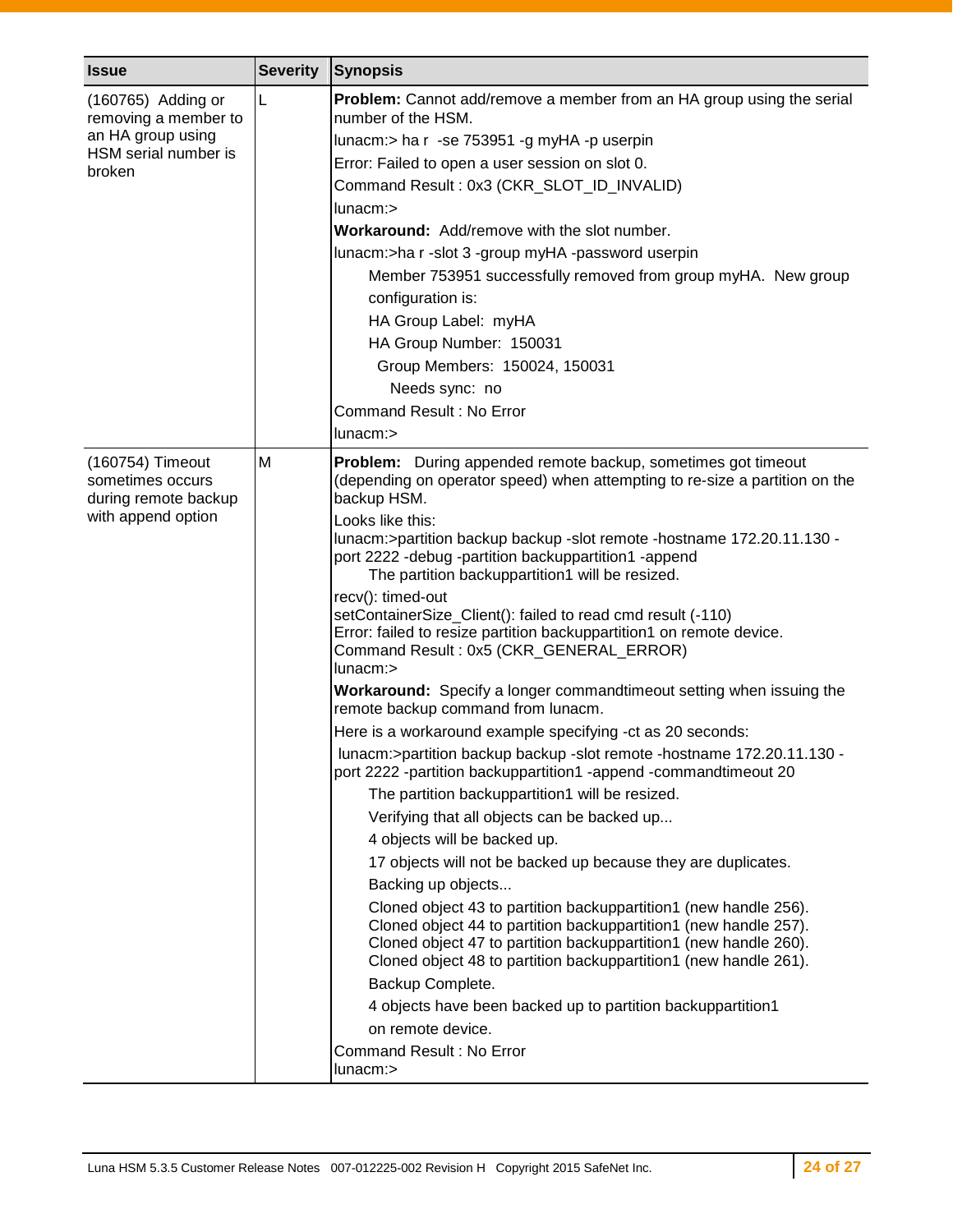| <b>Issue</b>                                                               | <b>Severity</b> | <b>Synopsis</b>                                                                                                                                                                                                                                                                                                                                                                                                                                                                                                                                                                                                                                                                                                                                                                                                                                                                                                                                                                                                                                                                                                                             |
|----------------------------------------------------------------------------|-----------------|---------------------------------------------------------------------------------------------------------------------------------------------------------------------------------------------------------------------------------------------------------------------------------------------------------------------------------------------------------------------------------------------------------------------------------------------------------------------------------------------------------------------------------------------------------------------------------------------------------------------------------------------------------------------------------------------------------------------------------------------------------------------------------------------------------------------------------------------------------------------------------------------------------------------------------------------------------------------------------------------------------------------------------------------------------------------------------------------------------------------------------------------|
| (160731) Driver errors<br>when clearing full<br>partition on HSM           | M               | <b>Problem:</b> After filling up a partition with small key objects (88 byte AES<br>keys), and clearing the partition using the par clear command, these errors<br>appear in syslog.<br>n 7 16:45:10 harvey kernel: ERR: viper0: _rx: user rsp buf 2 small rxhdr<br>cmd=00, msb(00000035) lsb(0000009c) rxoffset(000035a0)<br>dataleft(00000040)<br>Jan 7 16:45:10 harvey kernel: ERR: viper0: _rx: too small user's response<br>buffer, cmd=0x16(?), size (00006b40) > rxmaxsize (00004408)<br>Jan 7 16:45:10 harvey kernel: ERR: viper0: _rx: user rsp buf 2 small<br>cmd=0x16(?), rxcount(000035a0) rxoffset (000035a0) insize (00000040)<br>blksize (0000359c)<br>Jan 7 16:45:11 harvey kernel: ERR: viper0: _ rx: user rsp buf 2 small rxhdr<br>cmd=00, msb(00000035) lsb(0000009c) rxoffset(00006b40)<br>dataleft(00000040)                                                                                                                                                                                                                                                                                                           |
|                                                                            |                 | Workaround: The driver and HSM card are still working so the reported<br>errors don't appear to have consequences - ignore.                                                                                                                                                                                                                                                                                                                                                                                                                                                                                                                                                                                                                                                                                                                                                                                                                                                                                                                                                                                                                 |
| (160728) RSA with<br>MGF1 is missing from<br>jMultitioken                  | M               | <b>Problem:</b> During performance testing on <i>jMultitoken</i> , we found RSA with<br>MGF1 algorithms were missing from jMultitoken cross all supported clients.<br>We don't support RSA with MGF1 for small key sizes (256 and 512), but the<br>HSM does support key size 1024 and larger.<br>Workaround: None.                                                                                                                                                                                                                                                                                                                                                                                                                                                                                                                                                                                                                                                                                                                                                                                                                          |
| (160721) lunacm<br>command syntax<br>summary not consistent                | L               | Problem: The command syntax summary that is presented when the user<br>types a lunacm command followed by "?" is not consistent for all lunacm<br>commands.<br>Workaround: None.                                                                                                                                                                                                                                                                                                                                                                                                                                                                                                                                                                                                                                                                                                                                                                                                                                                                                                                                                            |
| (160706) Handling of<br>PEDId parameter is<br>inconsistent or<br>confusing | L               | Problem: Currently, whether an application uses the remote or the local<br>PED is determined by the existence of the PEDId=[0 1] parameter in the<br>'Luna' section of Crystoki.conf. If this parameter does not exist, applications<br>will always try to use the local PED, even if one is not attached. There is<br>currently no way of setting this through any of the applications (lunacm or<br>ckdemo), so the user must manually edit this file - not a preferred method.<br>Lunacm, ckdemo, and multitoken all allow the user to specify the PED id,<br>either on the command line or via a menu selection, but this works only for<br>one specific session in the given application.<br>Also, commands initrpv and deleterpv are executed only on a locally-<br>attached PED. However, the applications which invoke these functions will<br>simply use whatever PED id is currently specified for that session (or the<br>default from Crystoki.conf). So these commands might incorrectly attempt to<br>invoke a remote PED.<br>Workaround: Modify the configuration file, or specify at the command line<br>for each instance. |

## <span id="page-24-0"></span>**Luna G5 Known Issues**

| <b>Issue</b>                                                                                                             | <b>Severity</b> | <b>Synopsis</b>                                                                                                                                                                                                                                                    |
|--------------------------------------------------------------------------------------------------------------------------|-----------------|--------------------------------------------------------------------------------------------------------------------------------------------------------------------------------------------------------------------------------------------------------------------|
| (190597) System is<br>rebooted on issuing<br>hsm reset command<br>when running HA on<br>Solaris Sparc 11 Netra<br>T5440. | ΙM              | <b>Problem:</b> System gets rebooted when <b>hsm reset</b> command is issued on a<br>G5 HA, running Solaris Sparc 11 (64-bit) Netra T5440 server.<br>Workaround: It is recommended to stop any running applications before<br>issuing hsm reset command in lunacm. |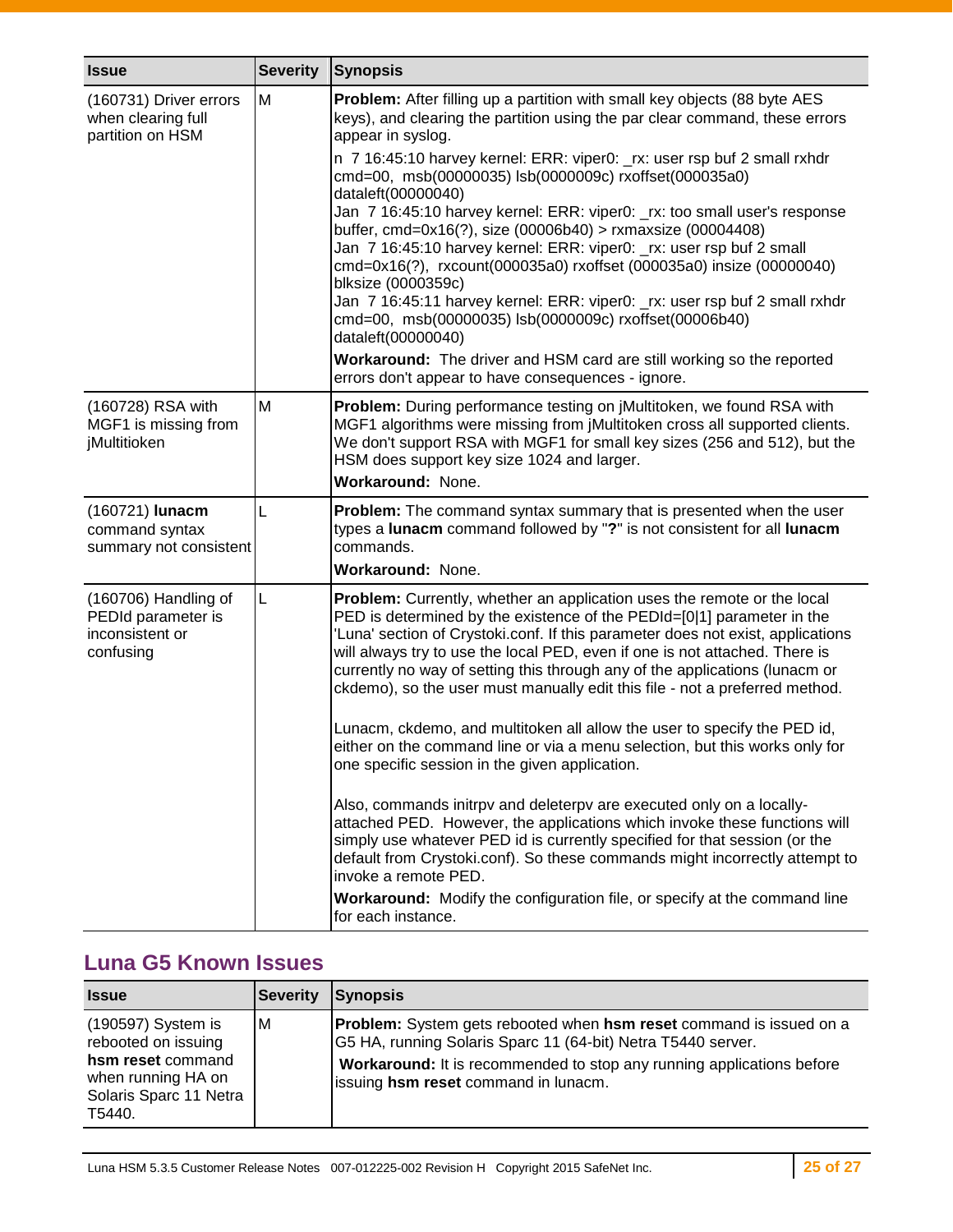| <b>Issue</b>                                                                                | <b>Severity</b> | <b>Synopsis</b>                                                                                                                                                                                                                                                                                                                                                                                                                                                                                                                                                                                                                                                                                                                                                                                                                                                                                                                                                                                                                                                                                                                                                                                                                                                                                                                                                                                                                   |  |
|---------------------------------------------------------------------------------------------|-----------------|-----------------------------------------------------------------------------------------------------------------------------------------------------------------------------------------------------------------------------------------------------------------------------------------------------------------------------------------------------------------------------------------------------------------------------------------------------------------------------------------------------------------------------------------------------------------------------------------------------------------------------------------------------------------------------------------------------------------------------------------------------------------------------------------------------------------------------------------------------------------------------------------------------------------------------------------------------------------------------------------------------------------------------------------------------------------------------------------------------------------------------------------------------------------------------------------------------------------------------------------------------------------------------------------------------------------------------------------------------------------------------------------------------------------------------------|--|
| (190451) Client tools<br>fail to recognize<br>attached G5 and<br>Backup G5 on Dell<br>R710. | M               | Problem: Client tools do not recognize the attached G5 and back up G5<br>HSMs on Dell R710, until system is rebooted.<br>Workaround: Reboot the system.                                                                                                                                                                                                                                                                                                                                                                                                                                                                                                                                                                                                                                                                                                                                                                                                                                                                                                                                                                                                                                                                                                                                                                                                                                                                           |  |
| (190450) Client tools<br>fail to detect G5 on<br>'unplug and re-plug'<br>operations.        | H               | Problem: When G5 is unplugged and then re-plugged, the client tools fail to<br>detect it on Dell R710, Sun Fire v245 and Sparc T-5120 servers.<br><b>Workaround: None</b>                                                                                                                                                                                                                                                                                                                                                                                                                                                                                                                                                                                                                                                                                                                                                                                                                                                                                                                                                                                                                                                                                                                                                                                                                                                         |  |
| (190409) The PED<br>client service does not<br>start on Solaris 11<br>Sparc T-5120 server.  | H               | <b>Problem:</b> The PED client service from 32-bit binaries does not start on<br>Solaris 11 Sparc T-5120 server.<br><b>Workaround: None</b>                                                                                                                                                                                                                                                                                                                                                                                                                                                                                                                                                                                                                                                                                                                                                                                                                                                                                                                                                                                                                                                                                                                                                                                                                                                                                       |  |
| (188376) trace<br>messages every 5<br>seconds for G5 -<br>lunauhd1                          | M               | <b>Problem:</b> When Luna G5 is connected to a Windows client with audit<br>logging NOT configured, then trace messages, similar to the following,<br>appear every 5 seconds.<br>53 0x80000d02 00271 SOURCE/LUNA2/LOG MOD/log gen.c<br>54 0x80000d02 00271 SOURCE/LUNA2/LOG MOD/log gen.c<br>55 0x80000d02 00271 SOURCE/LUNA2/LOG MOD/log gen.c<br>56 0x80000d02 00271 SOURCE/LUNA2/LOG MOD/log gen.c<br>57 0x80000d02 00271 SOURCE/LUNA2/LOG MOD/log gen.c<br>After audit log is enabled and the audit log path is properly configured, the<br>messages cease.<br>For a Linux client, if a "fresh" Luna G5 HSM is connected, the messages do<br>not appear. However, if the connected Luna G5 HSM was configured for<br>audit logging using Windows, before moving the HSM to the Linux client,<br>then messages like the following occur every 5 seconds.<br>Apr 22 11:28:20 localhost kernel: lunauhd1: TRACE: 20<br>0x80000d02 00271 SOURCE/LUNA2/LOG MOD/log gen.c<br>Apr 22 11:28:25 localhost kernel: lunauhd1: TRACE: 21<br>0x80000d02 00271 SOURCE/LUNA2/LOG MOD/log gen.c<br>Apr 22 11:28:30 localhost kernel: lunauhd1: TRACE: 22<br>0x80000d02 00271 SOURCE/LUNA2/LOG MOD/log gen.c<br>Apr 22 11:28:35 localhost kernel: lunauhd1: TRACE: 23<br>0x80000d02 00271 SOURCE/LUNA2/LOG MOD/log gen.c<br>Workaround: Ignore the messages, or configure audit log correctly for the<br>current system, to stop the messages. |  |
| (LHSM-5797<br>MKS182827) HA<br>autorecovery does not<br>work                                | H               | Problem: If you enable HA autorecovery on Luna G5, members of the HA<br>group that go down might not be autorecovered when they come back<br>online.<br><b>Workaround:</b> Do not use the autorecover feature. If one of your HA<br>members goes down, restart your applications to manually restore the<br>member.                                                                                                                                                                                                                                                                                                                                                                                                                                                                                                                                                                                                                                                                                                                                                                                                                                                                                                                                                                                                                                                                                                               |  |
| (161131) Rollback from L<br>FW 6.2.x to 6.0.8 is<br>destructive                             |                 | Problem: Although firmware rollback is supported, rolling back the firmware<br>from 6.2.x to 6.0.8 will reset the HSM and remove the existing partition. Any<br>objects created under firmware 6.2.x will no longer exist after the rollback.<br>Workaround: None. If you perform the rollback, the lost objects are not<br>recoverable. Always backup the data on your HSMs.                                                                                                                                                                                                                                                                                                                                                                                                                                                                                                                                                                                                                                                                                                                                                                                                                                                                                                                                                                                                                                                     |  |